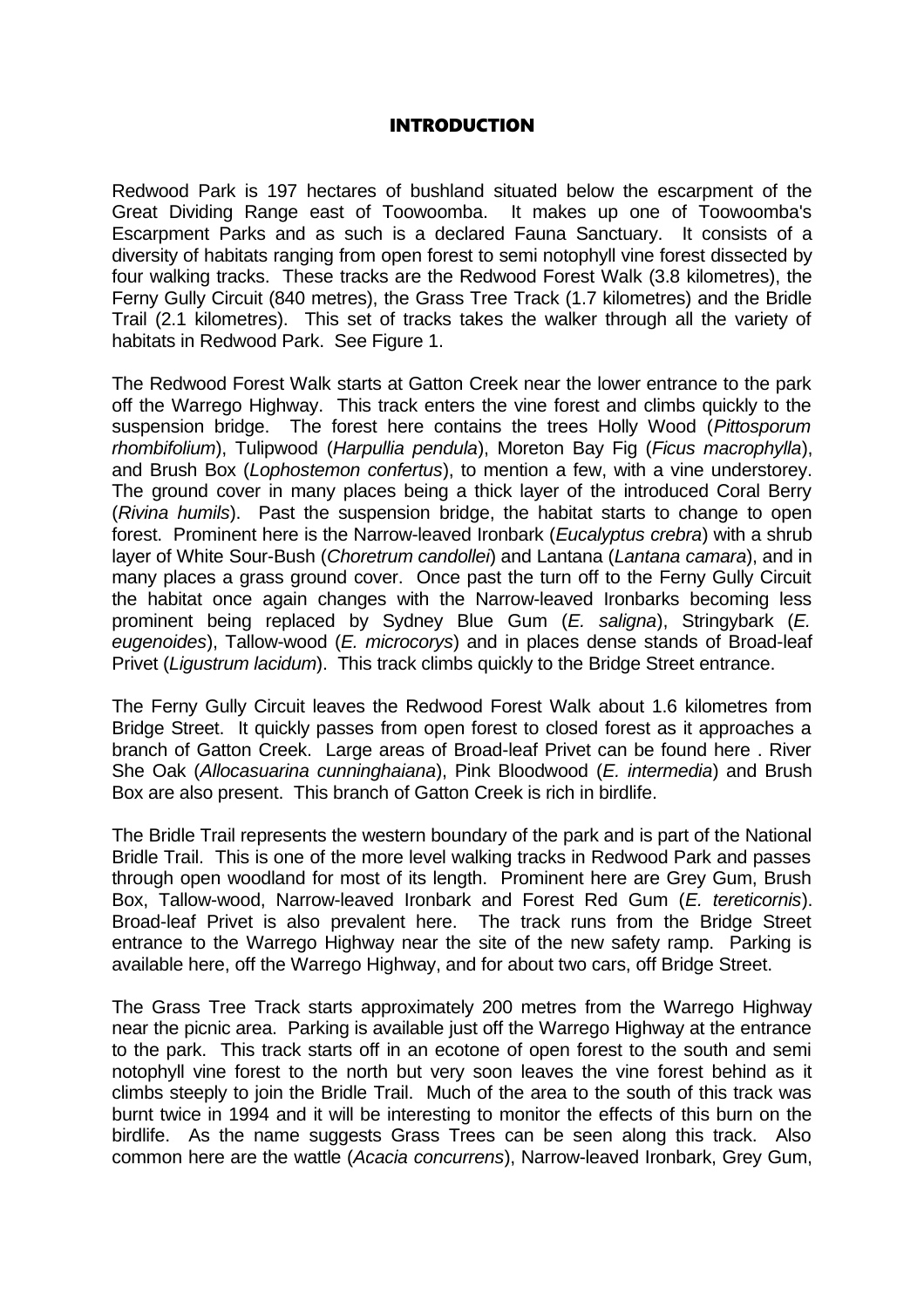Carbeen (E. tessellaris) and Red Bloodwood (E. grimifera). The White Sour-Bush is common in the shrub layer. It is popular with the more open country birds.

More information on these walks can be obtained from the Toowoomba City Council.

#### HOW TO USE THIS BOOK

One hundred and forty-five species of bird are listed in this book. This was obtained from over 100 trips to Redwood Park by the author since the early 1980's. Other records are from the Toowoomba Bird Observers Club and individual birders. Included in this list are two historic records these are observations made before the Toowoomba Bird Observers inception in 1976. Where birds have not been seen by the author acknowledgment is given. Common and scientific names are taken from "The Taxonomy and Species of Birds of Australia and its Territories. Royal Australian Ornitholigists Union Monograph 2." Christidis and Boles (1994). The same order of species is also used.

Appendices 1 and 2 show lists of the mammals, reptiles and amphibians recorded in Redwood Park. Names are taken from the "Encyclopedia of Australian Animals." The Australian Museum (1992). These lists are far from complete but can be used as a starting point for future work done in the park. They also illustrate, along with the birds, the diversity of vertebrate fauna present in Redwood Park and as such its importance as a natural resource to the people of Toowoomba.

This book is in no way trying to be a field guide to the Birds of Redwood Park. There are many excellent field guides to the birds of Australia and this book can be used in conjunction with them to enhance a walk through Toowoomba's most biologically important escarpment park. A box is placed before each bird's common name. This box can be ticked as each bird is seen. Space is left at the end of the species list to record additional species seen.

Some good field guides to refer to are:

1. Pizzey, G. 1980. A Field Guide to the Birds of Australia. Sydney: Collins.

2. Simpson, K. Day, N. 1996. Field Guide to the Birds of Australia. Ringwood: Penguin Books.

3. Slater, P. Slater, P. Slater, R.1995. The Slater Field Guide to Australian Birds. Dee Why West: Rigby.

All species, whether they have been seen in the park, just flying over the park, or only recorded historically are included in the main text with the relevant details recorded beside them.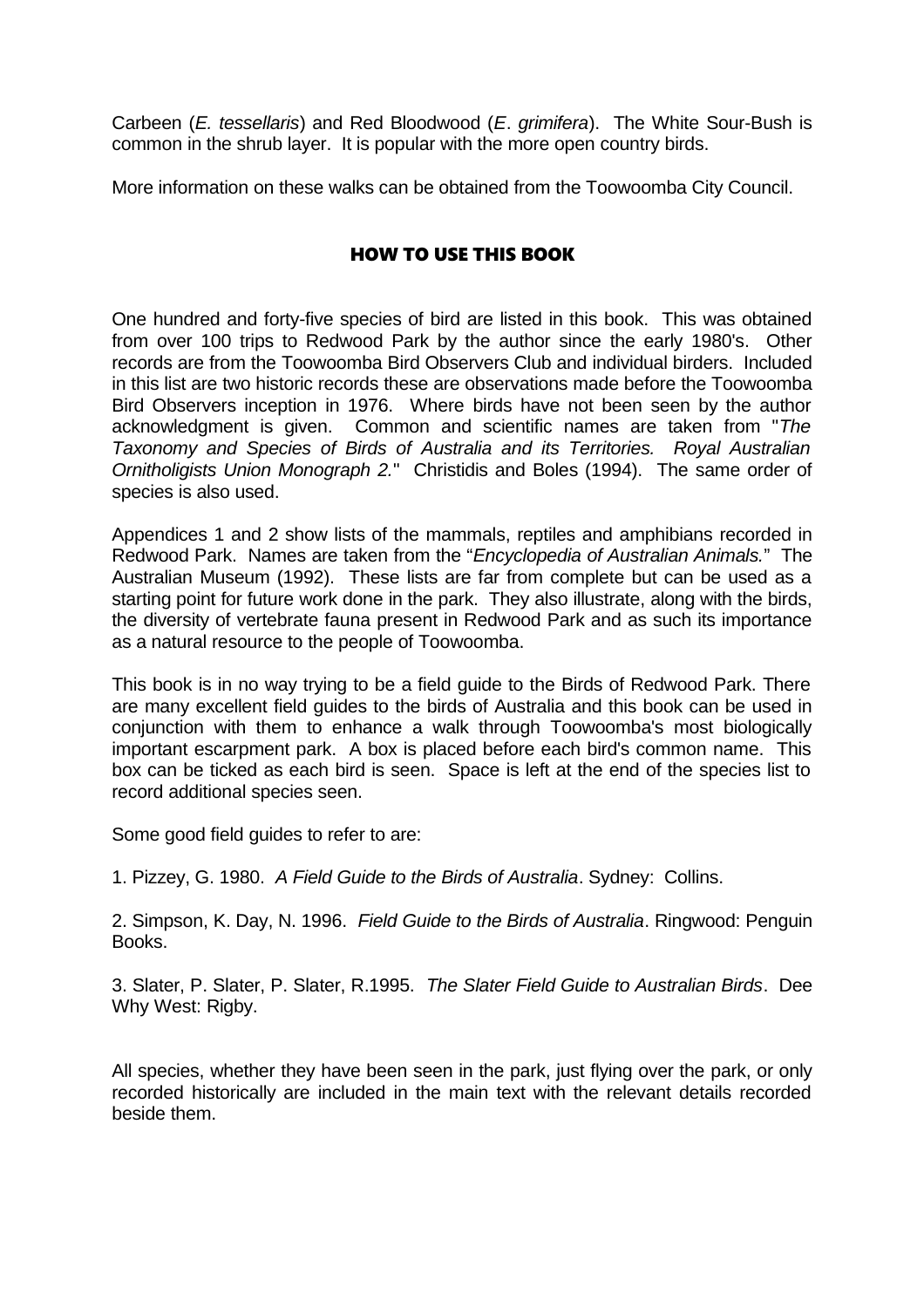Where the terms endangered, vulnerable or potentially vulnerable are used they are taken from the book "Australia's Endangered Species." M. Kennedy (1990) and as such relate to the species' status Australia wide. These definitions follow :

1. Endangered: In danger of extinction and survival is unlikely if threats continue to occur.

2. Vulnerable: Could become endangered in the near future if threats continue to occur.

3. Potentially Vulnerable: Are not currently endangered or vulnerable but need careful research and monitoring to ensure they do not end up in these other categories.

#### LIST OF BIRDS

Australian Brush-turkey (Alectura lathami)

Seen mainly in the vine forest areas this bird can however be seen anywhere in the park, including along the Warrego Highway at the park's edge. Here, it feeds on spilt grain and scraps. The nest consists of a large mound of dirt and leaf litter in which the eggs are laid. The ground nearby is cleared of leaves and fallen branches. This is often the first indication that brush-turkeys are present in the area. These large birds can also be seen roosting high up in trees. They are a common resident of the park.

Little Pied Cormorant (*Phalacrocorax melanoleucos*)

Incidental. May be seen at any time of the year flying over the park. Individual birds are usually seen.

**L**White-necked Heron (Ardea pacifica)

Incidental. May be seen at any time of the year flying over the park. Individual birds are usually seen.

Nankeen Night Heron (Nycticorax caledonicus)

Very rarely seen in the park, this bird mainly hunts along Gatton Creek. May be seen at any time of the year. There are only two reported sightings. Toowoomba Bird Observers Club.

Australian White Ibis (Threskiornis molucca)

Incidental. May be seen at any time flying over the park. Usually seen in flocks flying in a V formation. Flocks will sometimes number more than 100 birds.

Straw-necked Ibis (Threskiornis spinicollis)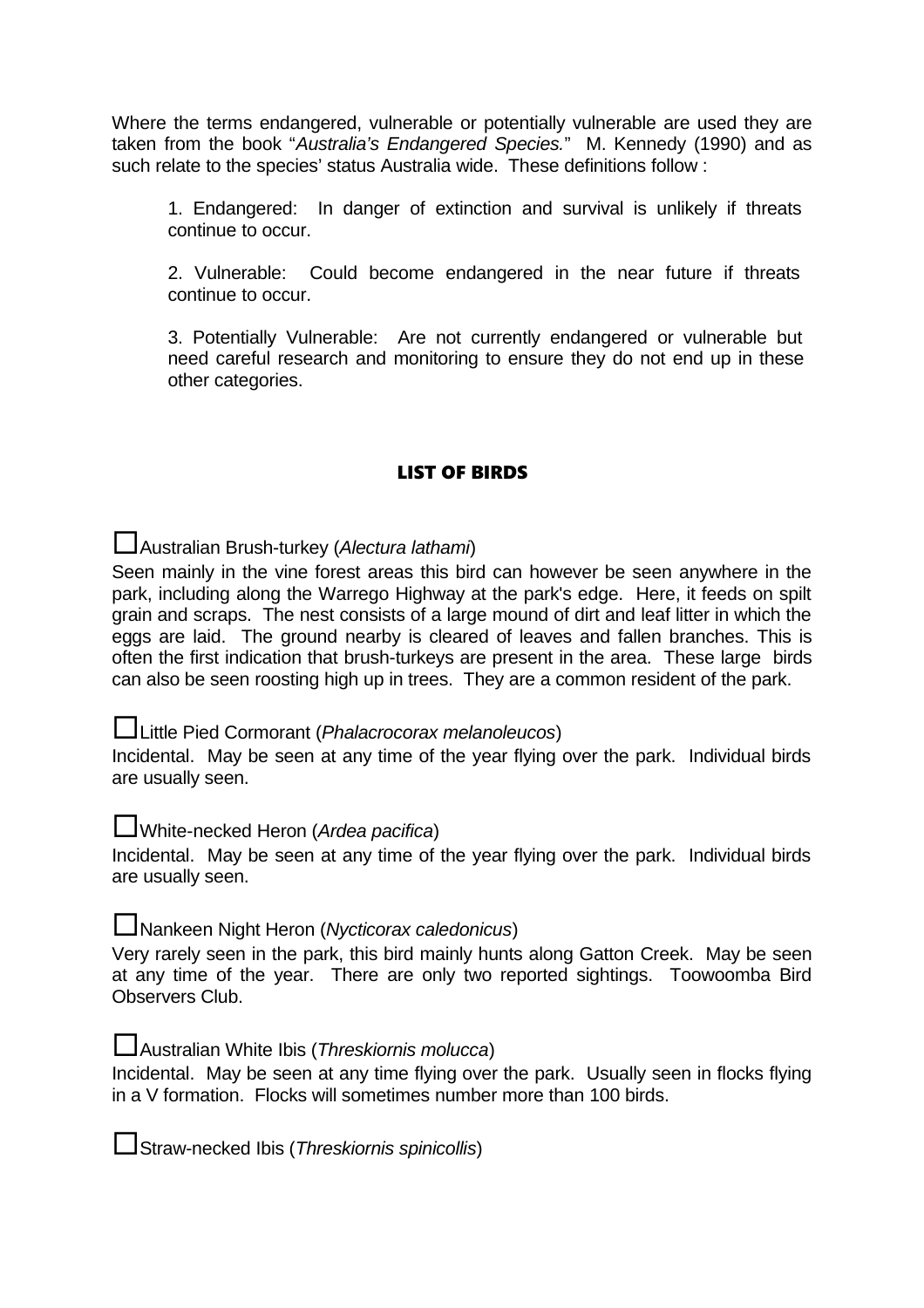Incidental. May be seen at any time flying over the park. Usually seen in flocks flying in a V formation. Flocks will sometimes number more than 100 birds.

## Royal Spoonbill (Platalea regia)

Incidental. May be seen at any time flying over the park. Usually seen singly or in pairs.

## Australian Wood Duck (Chenonetta jubata)

Incidental. Only one record, that being a road-killed female at the bottom entrance to the park.

#### **□Pacific Baza (Aviceda subcristata)**

This species can often be found in the open forest and the edge of the vine forest where it hunts for insects and other small prey among the foliage of trees. It usually moves in small groups of up to five or six birds and its loud 'ee-chu' call make it easy to locate when it is in the park. It can be seen throughout the year. The distinctive crest and barred breast make it easily identified. It is one of Australia's most striking birds of prey and has elaborate courtship displays.

#### Square-tailed Kite (Lophoictinia isura)

A very rare visitor to the park, the Square-tailed Kite has only been recorded on two occasions, both in March 1978 (Toowoomba Bird Observers Club). On one of these occasions a pair was seen. The upswept, fingered wings and square tail help the observer to identify it.

#### Black-breasted Buzzard (Hamirostra melanosternon)

There is only one record for the park and this was on 27 August 1991 (R. Hobson) when a single bird was seen flying over the park. A short tail and broad fingered wings with white circles in them make this species readily identifiable. It is one of Australia's largest birds of prey.

#### **L**Black Kite (Milvus migrans)

This species is rarely seen in the park and most sightings date back to 1978 when there were many records for south-east Queensland. During this year small flocks of up to 16 birds were seen over the park. It may be seen throughout the year.

#### **L**Brown Goshawk (Accipiter fasciatus)

Often seen in the park, the Brown Goshawk hunts in all habitats from open forest to closed forest. The alarm calls of other birds often bring it to the attention of the observer. It is a resident of the Escarpment Parks where it can sometimes be seen soaring at great heights.

Grey Goshawk (Accipiter novaehollandiae)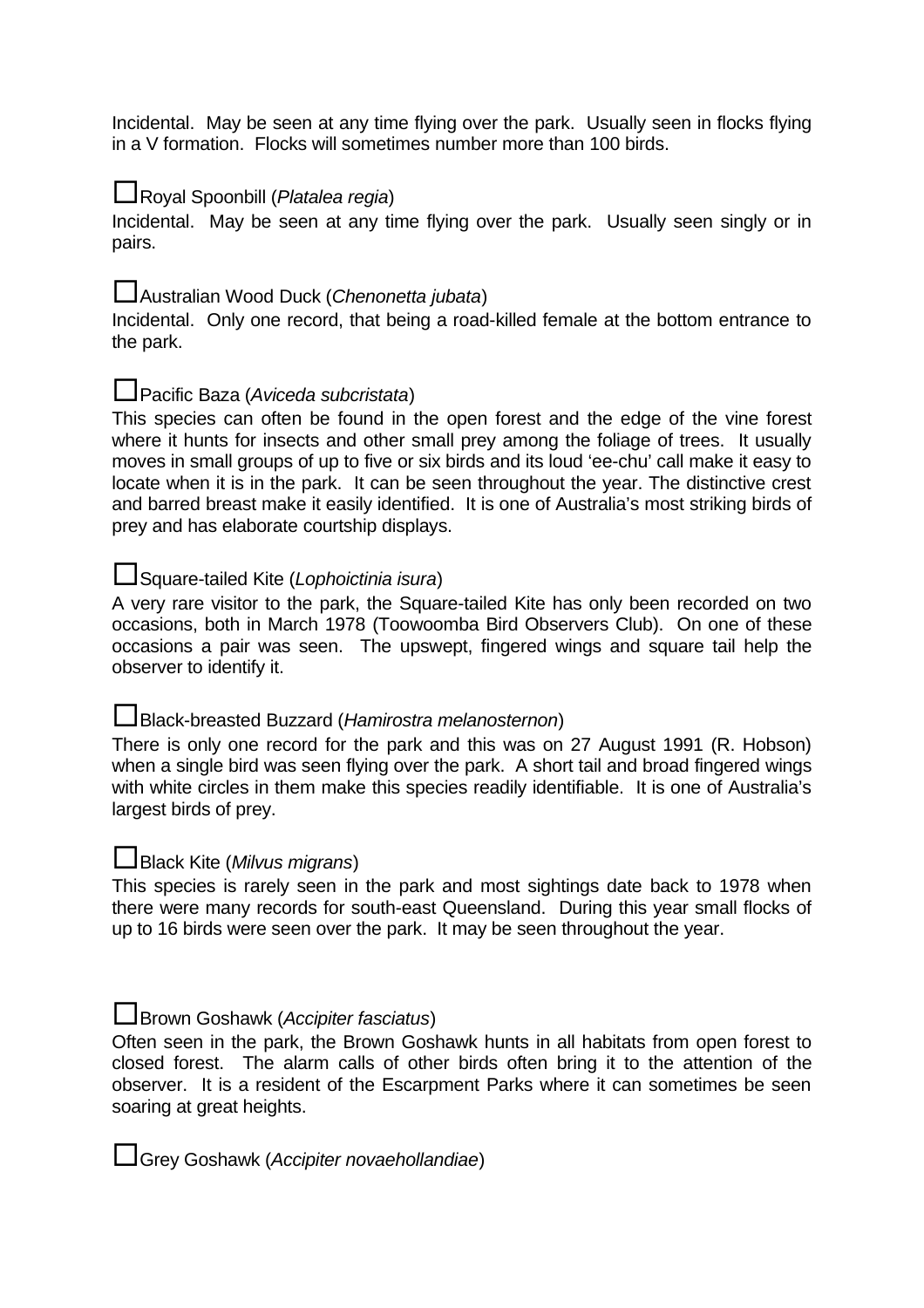This uncommon species is a resident of the Escarpment Parks and has been recorded breeding near Redwood. It hunts in all of Redwood's habitats including the thickly foliaged areas along Gatton Creek. Like most birds of prey, the alarm calls of other birds often betray its presence, although it is often very vocal itself as it calls from high vantage points. Grey and white colour forms exist. The grey form is much more likely to be seen in Redwood Park.

## Collared Sparrowhawk (Accipiter cirrhocephalus)

Like the Brown and the Grey Goshawk, the Collared Sparrowhawk is a resident of Toowoomba's Escarpment Parks often being seen in Redwood. It hunts by stealth and is at home anywhere in the park. It is the smallest of the goshawks but can easily take prey up to the size of small pigeons.

#### $\Box$ Wedge-tailed Eagle (Aquila audax)

A pair of Wedge-tailed Eagles can often be seen circling high over Redwood Park where they can be observed throughout the year. They are Australia's largest bird of prey (104 cm. in length) being as large as the American Golden Eagle (Aquila chrysaetos). Look for upswept, fingered wings and a wedge-shaped tail.

#### Luittle Eagle (Hieraaetus morphnoides)

This species is rarely seen in Redwood Park (Toowoomba Bird Observers Club). It is typically seen soaring at a great height, and may be present between the months of March and August. Look for the fingered wings, square tail and horizontal wing position when gliding. A dark leading edge to the underwings is also present.

#### **L**Brown Falcon (*Falco berigora*)

The Brown Falcon has only been observed once in the park when it was seen near the Bridle Trail by M. Atzeni. It may turn up at any time.

## Nankeen Kestrel (Falco cenchroides)

The Nankeen Kestrel is rarely recorded in, or over Redwood Park and then usually only on the periphery. On one occasion it was seen along the Bridle Trail (Toowoomba Bird Observers Club). It may be observed throughout the year.

#### **L**Painted Button-quail (Turnix varia)

This species is a resident of the park and is usually found in areas of thick lantana and nearby open areas such as the Redwood Forest Walk near where it joins the Ferny Gully Circuit. Though not often seen because it is shy, its presence is indicated by circular scrapes found in leaf litter. It is one of many species which makes use of the large areas of Lantana. Several groups are present in the park.

#### Black-breasted Button-quail (Turnix melanogaster) Endangered.

This endangered species is probably the rarest resident of Redwood Park. It inhabits the vine forest, and areas of lantana associated with vine forest. At least seven individual birds have been seen in Redwood Park (C. Dollery & P. McConnell). Groups often consist of three birds - a dominant female and two males. It is a shy bird, and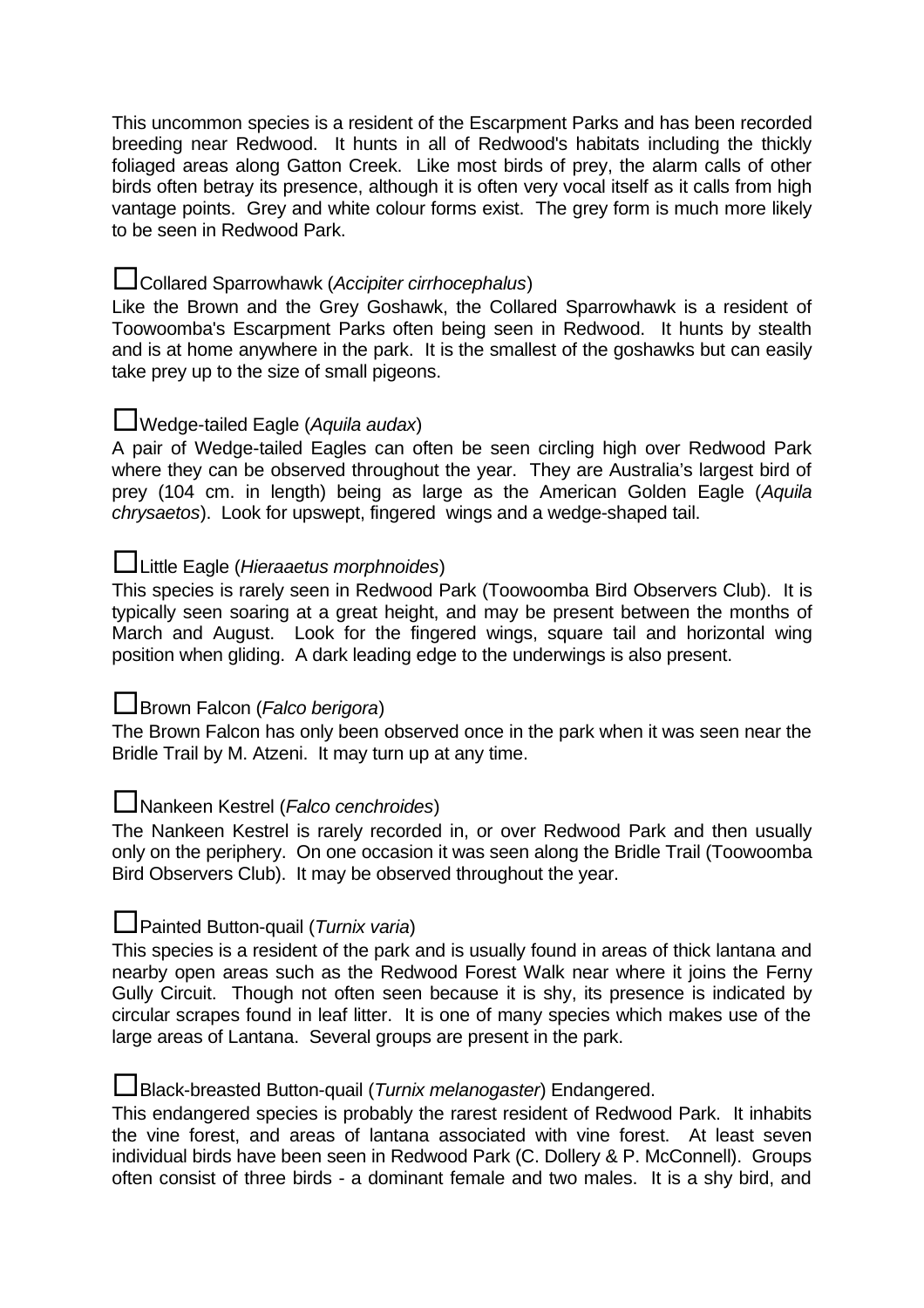because of the dense habitat it occupies, is rarely seen. Like the Painted Button-quail its presence is indicated by circular scrapes in the leaf litter. Movements throughout the park are poorly understood with the time between sightings sometimes being years. Management of Toowoomba's Escarpment Parks has to be considered with this species in mind.

## Banded Lapwing (Vanellus tricolor)

Incidental. May be seen at any time of the year flying over the park. One record on 13 July 1975 ( B. Jolly).

## Rock Dove (Columba livia) Introduced Species

The Rock Dove (Feral Pigeon) is basically only seen at the edge of Redwood Park or flying over in large flocks. It can be seen in all months of the year. Many may be domestic birds.

## White-headed Pigeon (Columba leucomela)

The White-headed Pigeon can be found in Redwood Park all year round. This large, striking pigeon is frequently seen in small flocks or pairs. Breeding pairs are often encountered in vine forest areas while small flocks of birds are often seen perched high in eucalypt trees along the Bridle Trail. It is more common in some years than others, its movements locally not being fully understood.

## Spotted Turtle-Dove (Streptopelia chinensis) Introduced Species

This species is not frequently seen in the park. When it is seen, it is usually encountered at the edge of the park, as it rarely, if ever enters the park proper. It may be found in small numbers throughout the year.

#### **L**Brown Cuckoo-Dove (Macropygia amboinensis)

A common resident of Redwood Park this species is most often encountered in pairs. It is found throughout the park in a variety of habitats but is most common in the ecotone between open woodland and vine forest where the 'woop-a-woop' call is often heard before the bird is seen. It is usually quite tame allowing the observer good views. The long, brown tail is a distinctive feature.

## $\Box$  Emerald Dove (Chalcophaps indica)

The Emerald Dove is an uncommon resident and can be found throughout the park. In many other localities it is a very tame bird. This is not the case here and good views are rarely obtained except perhaps when the bird is drinking. It can be seen in most habitats in the park but is most often seen close to the creeks in the vine forest areas where it is usually observed on the ground.

## **L**Common Bronzewing (*Phaps chalcoptera*)

The Common Bronzewing has only been recorded once in the park. This was in the late 1970's.( B. Jolly).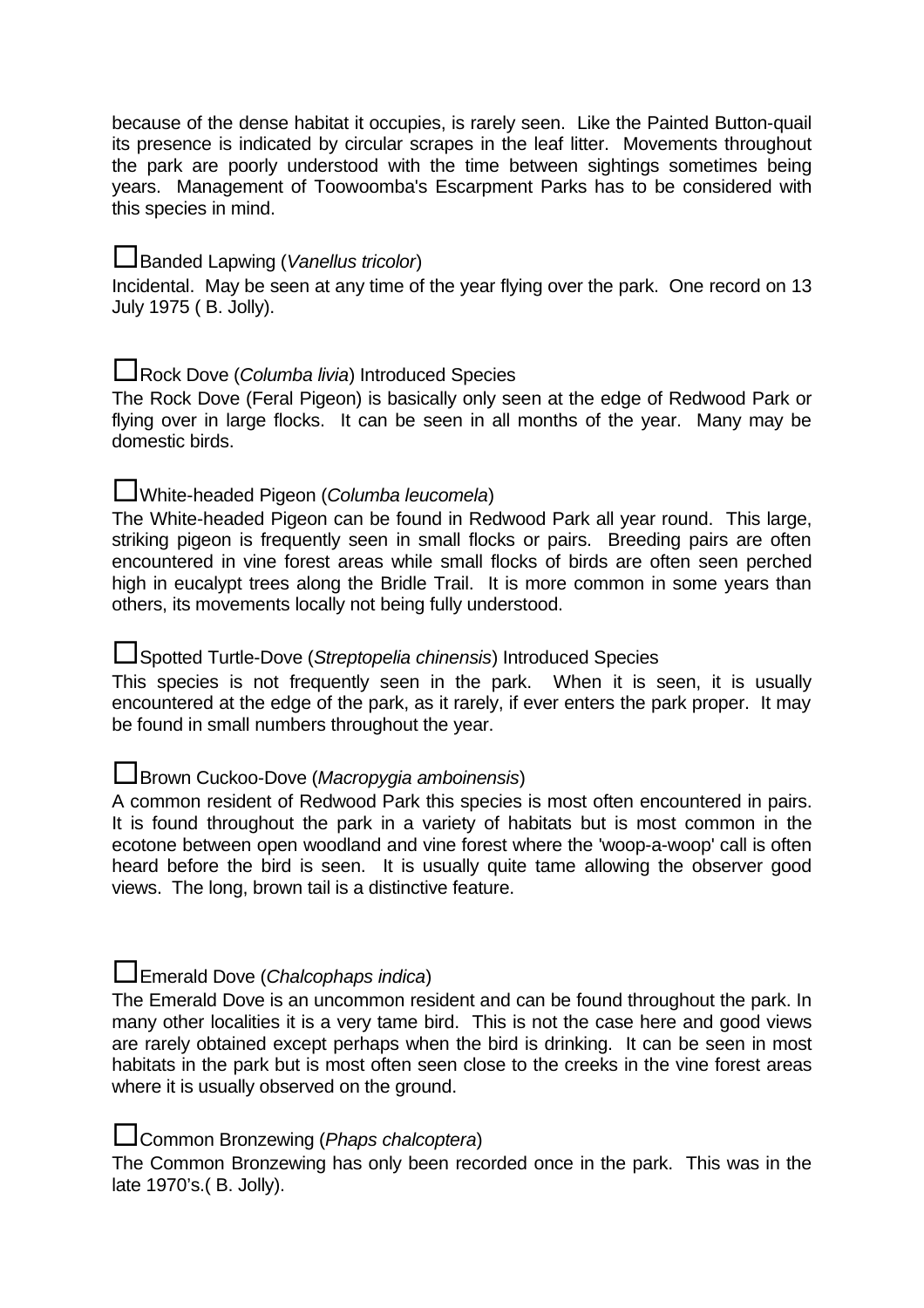## $\Box$  Peaceful Dove (Geopelia striata)

The Peaceful Dove is a common resident. in the open forest usually avoiding all but the edge of the vine forest. It is often seen along the Grass Tree Track. The Peaceful Dove is usually seen on, or close to the ground in small groups. It is the smallest pigeon to be seen in the park.

#### Bar-shouldered Dove (Geopelia humeralis)

This species is a common resident of Redwood Park and can be found in all the park's habitats. It is just as common in the open forest as in the vine scrub and can frequently be seen along the Redwood Forest Walk. The Bar-shouldered Dove is often seen close to the ground where its 'cook-a-wok' call betrays its presence.

## Wonga Pigeon (Leucosarcia melanoleuca)

The Wonga Pigeon is a common resident of Redwood Park. It can be found in most of the park's habitats but is far more common in the vine forest areas. Although quite tame at many other localities, this pigeon is usually very timid here. Its monotonous, repeated 'woo-woo' call gives away its location, but often the only views obtained are as the bird rises from the ground to be quickly lost from view as it flies into thicker vegetation. The Wonga Pigeon is a ground feeder and is often seen along the Redwood Forest Walk.

## **□Rose-crowned Fruit-Dove (Ptilinopus regina)**

This small, beautifully coloured pigeon is probably more common in Redwood Park than sightings indicate. It is often silent for long periods of time and the fact that it usually feeds at the tops of the tallest trees make it near impossible to see. Even when it is calling the ventriloquial nature of its call still make it very difficult to observe in the green canopy. The Rose-crowned Fruit-Dove is not a resident of Redwood Park and visitors can only expect to see it between November and January. Sightings outside these months are rare. It is found in the vine forest areas and good places to start looking for it are where the Redwood Forest Walk crosses Gatton Creek and at the Suspension Bridge. When the large fig trees are in fruit, they are an ideal place for this and many other species.

#### **L**Topknot Pigeon (Lopholaimus antarcticus)

The Topknot Pigeon is a regular visitor to Redwood Park although in some years it is not seen at all. It is usually seen in small to large flocks either in the tops of tall trees or flying quickly over the forest canopy. The best months to see it are between April and October, although it may be seen at any time throughout the year. The best places to look for it are the picnic area near Gatton Creek and the northern end of the Bridle Trail. Flocks of over 100 birds have been seen. Do not confuse this pigeon's name with the much smaller Crested Pigeon.

#### Red-tailed Black-Cockatoo (Calyptorhynchus banskii)

This large, black cockatoo is an uncommon visitor to Redwood Park and care should be taken not to confuse it with the smaller Glossy Black-Cockatoo which also has a red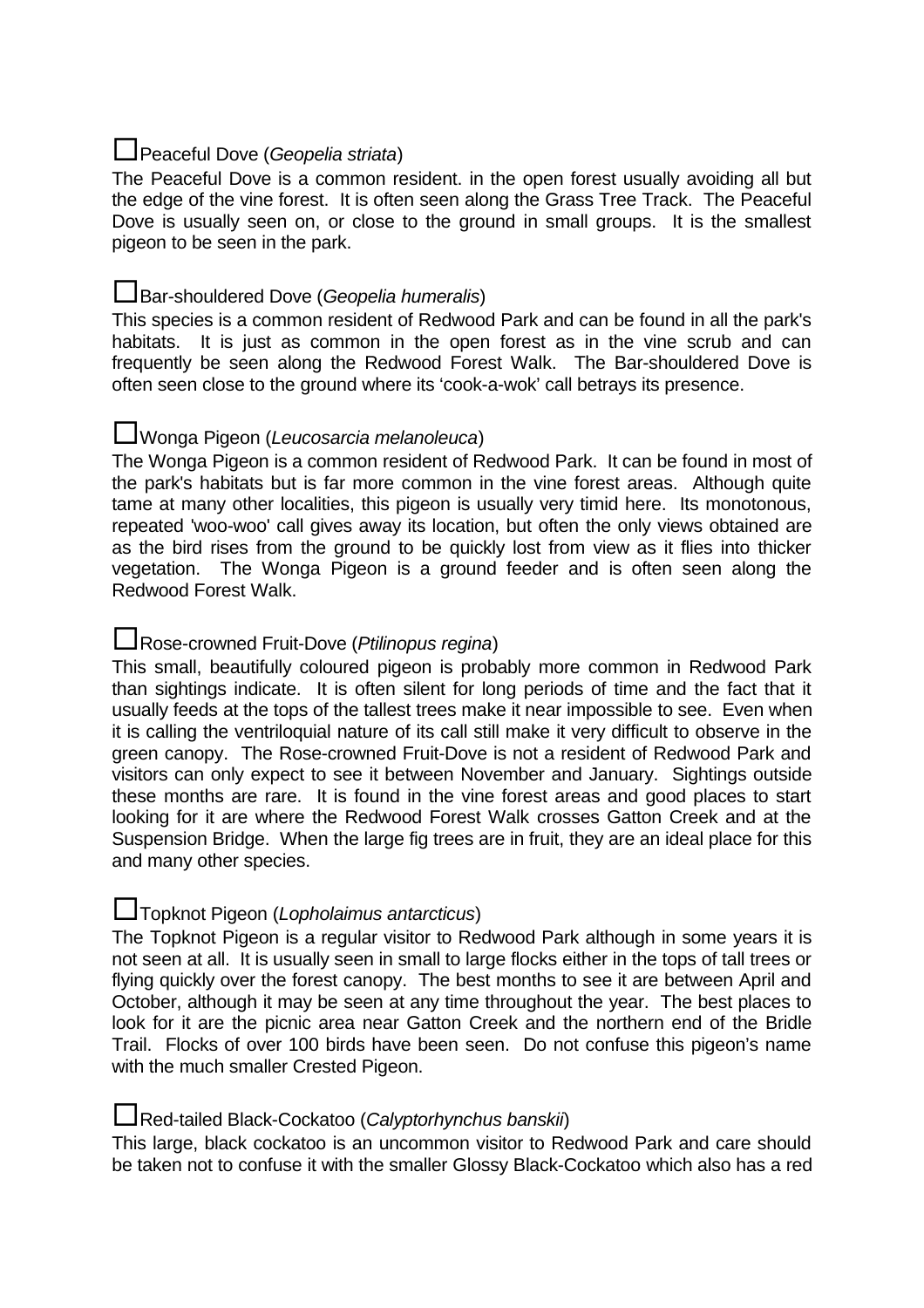tail panel. It possibly only visits the area when conditions are unfavourable further west. Flocks of up to forty birds have been seen, but flocks of less than ten are more the norm in and around the park where they are usually seen feeding on White Cedar (Melia azedarach). They may be seen at any time of the year. Sightings have become more frequent in recent years.

#### Glossy Black-Cockatoo (Calyptorhynchus lathami) Potentially Vulnerable

This rare species is a regular visitor to Redwood Park in small numbers. Small groups of up to five birds visit the park where they feed on casuarinas. When feeding they are easily approached. Often at this time it is the sound of their bills clacking which betrays their presence. They are often noisy in flight and can be heard as they fly low over the park. When feeding they practically always use their left foot to transfer food to the mouth.

## Yellow-tailed Black-Cockatoo (Calyptorhynchus funereus)

The Yellow-tailed Black-Cockatoo is a rare visitor to Redwood Park where it breaks apart trees in search of food. They are noisy, both in flight and while feeding, and are easily found if present. They are often seen feeding in wattle trees from which they extract large grubs. When perched, the yellow cheek patch readily distinguishes them from the other black-cockatoos. They may be seen throughout the year.

## Galah (Cacatua roseicapilla)

Galahs are frequently seen flying over Redwood Park in small flocks, sometimes landing in the taller trees. They can be seen throughout the year and are more likely to be found in the more open parts of the park such as along the Grass Tree Track.

## Sulphur-crested Cockatoo (Cacatua galerita)

Sulphur-crested Cockatoos are more likely to be seen at the edges of the park where the habitat is more open. Here they gather in small, noisy flocks usually in large eucalypts where they are very conspicuous. They may be seen in all months.

## Cockatiel (Nymphicus hollandicus)

Though only officially recorded once in the park (M. Atzeni), the Cockatiel is easily overlooked as it flies overhead. Small flocks could be expected to be seen throughout the year.

## Rainbow Lorikeet (Trichoglossus haematodus)

When the large eucalypts are in flower, Rainbow Lorikeets can be seen in the park in large numbers. At other times they can be glimpsed as they fly at speed, usually just above tree level. Their raucous calls often are heard long before the birds are seen. They can be seen throughout the year and prefer the open country along the Grass Tree Track, in particular the area near the picnic area.

Scaly-breasted Lorikeet (Trichoglossus chlorolepidotus)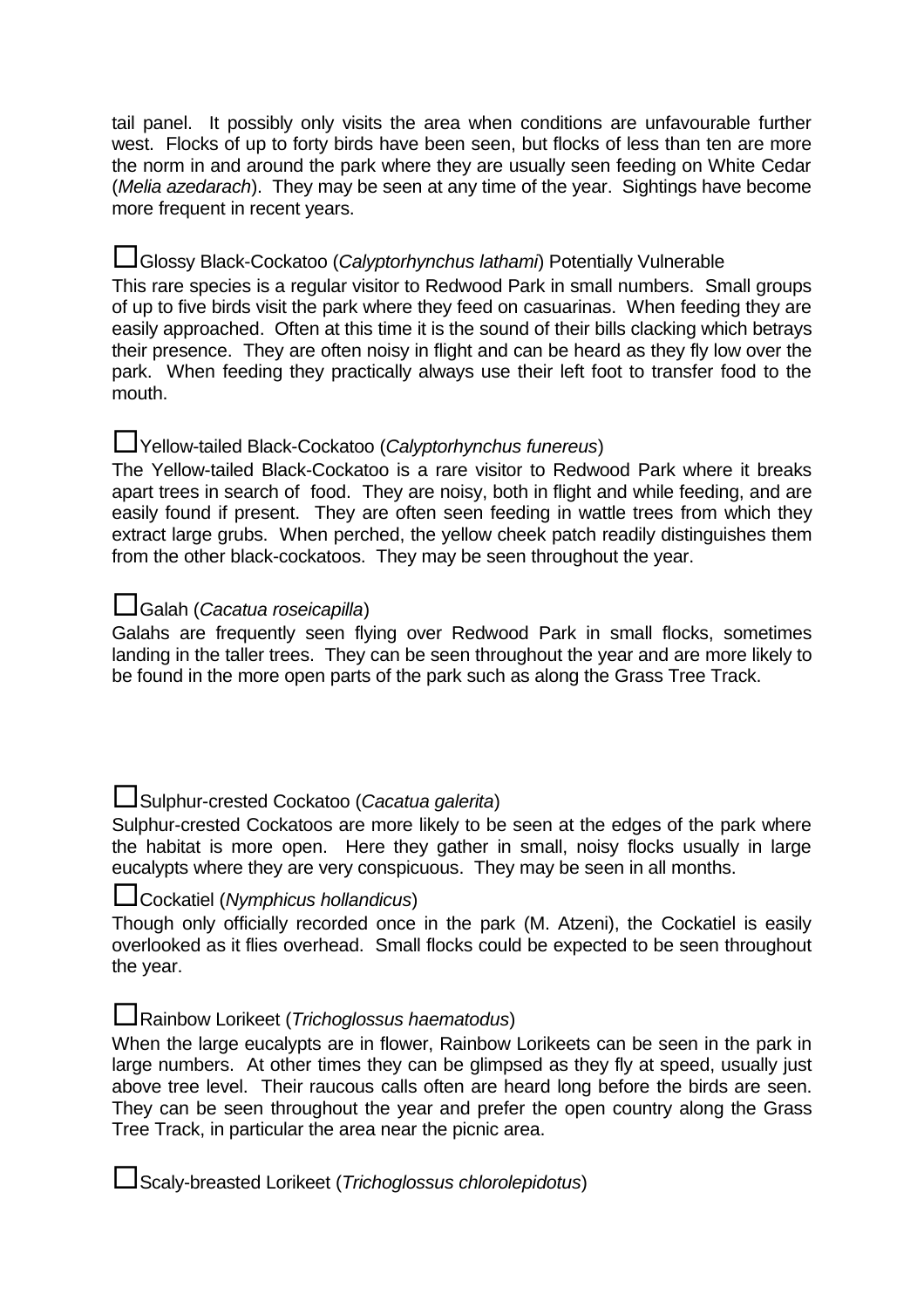Scaly-breasted Lorikeets behave much like Rainbow Lorikeets and are often seen in association with them. Large, flowering eucalypts often draw them in large numbers. They are fast fliers and often a quick glimpse is all that is obtained as they hurtle overhead. They prefer the more open country and can be seen throughout the year. Eucalypts near the picnic area and along the Grass Tree Track are favoured spots.

## **L**Musk Lorikeet (Glossopsitta concinna)

Sometimes seen in association with Scaly-breasted and Rainbow Lorikeets, the Musk Lorikeet is a rare visitor to Redwood Park. In behaviour it is like the above mentioned lorikeets and will often go unnoticed when feeding with them. It is mainly seen between the months of March and October.

## Luittle Lorikeet (Glossopsitta pusilla)

The smallest of our lorikeets, the Little Lorikeet is a common visitor to Redwood Park where it spends much of its time feeding high in the canopy where it is very hard to see. Like other lorikeets it is very vocal. The call is often the first indication of its presence. It prefers the more open country and can be seen throughout the year.

## Australian King-Parrot (Alisterus scapularis)

The Australian King-Parrot is one of the more attractive birds to be seen in Redwood Park. It is usually seen in pairs or small groups of less than ten birds. In flight they are quite noisy, whereas when feeding they are often easily overlooked. This large parrot can be seen throughout the year and prefers the ecotone between the open woodland and the vine scrub along Gatton Creek. Along the Grass Tree Track it can be seen feeding on the introduced privet when in fruit.

## **L**Crimson Rosella (Platycercus elegans)

The Crimson Rosella is a rare visitor to Redwood Park. Within the park, it prefers the more open country like that found along the Grass Tree Track and could turn up at any time of the year. It has not been recorded recently, most sightings dating back to the early 1980's.

## Pale-headed Rosella (Platycercus adscitus)

The Pale-headed Rosella is a common resident of Redwood Park. It prefers the more open country and rarely ventures far into the vine forest. It is often seen along the Grass Tree Track, the Bridle Trail and the Redwood Forest Walk where this walk leaves the vine forest. It is a noisy parrot, most often seen in pairs.

## **Loriental Cuckoo (Cuculus saturatus)**

This large cuckoo is a rare visitor to Redwood Park there being only one record. This was an adult bird seen on 16 March 1995 in vine forest near where the Redwood Forest Walk meets the Ferny Gully Circuit (J. Harris & P. McConnell). It could possibly be seen between the months of October and April.

 $\Box$  Pallid Cuckoo (*Cuculus pallidus*)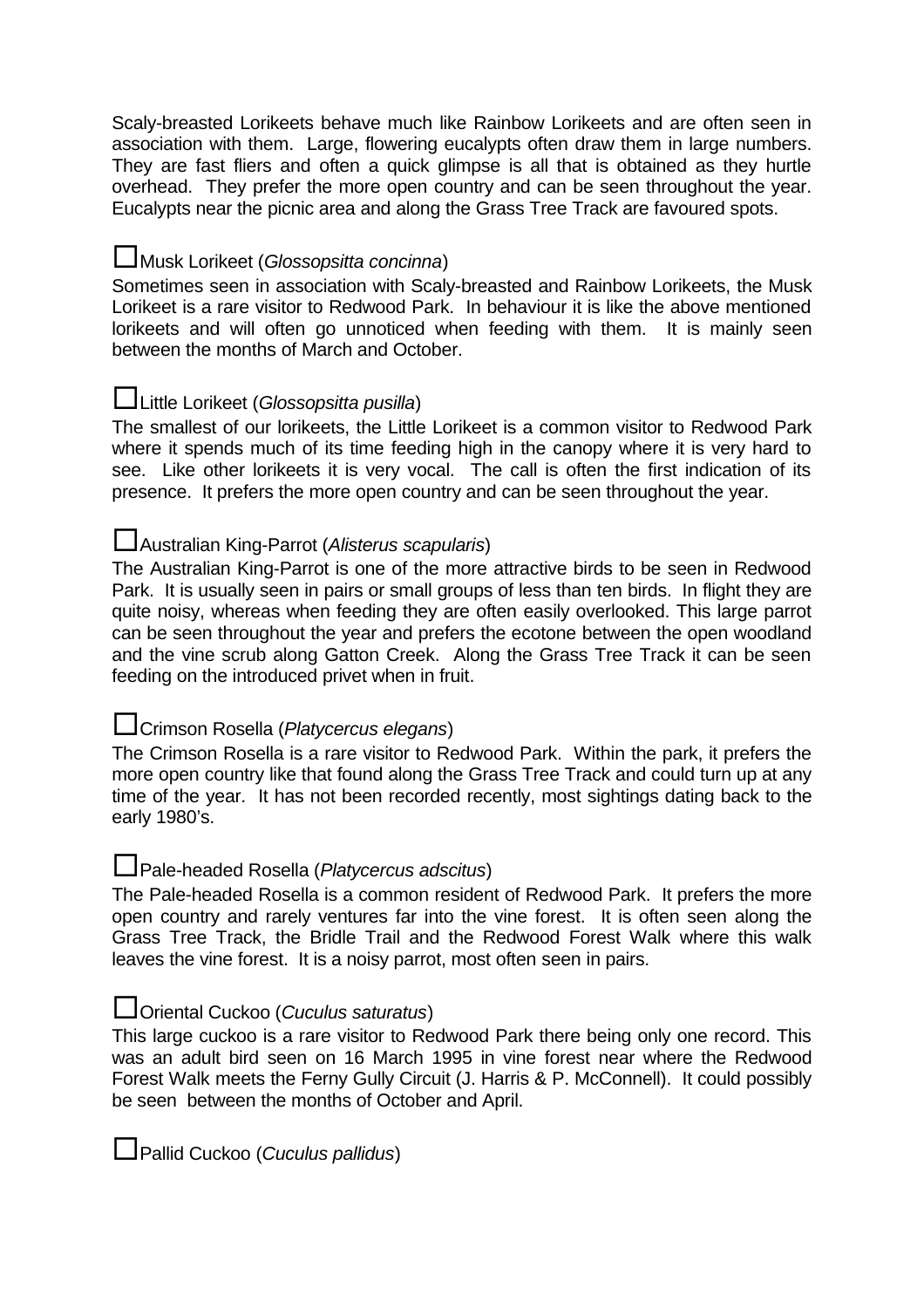Not to be mistaken for the Oriental Cuckoo which has barring on the breast, this large cuckoo is an uncommon visitor to the park. A spring/summer migrant it returns to south-east Queensland in September, when because it is more vocal it is easier to see. It often calls from exposed branches in the tops of tall trees. The Pallid Cuckoo can be seen throughout the park and is present from September to April.

#### **L**Brush Cuckoo (*Cacomantis variolosus*)

The Brush Cuckoo is a spring/summer migrant returning to Redwood in September and departing in March. It is extremely vocal for the first few months of its stay and can be seen throughout the park in a wide range of habitats. It is difficult to see when not calling. Like all cuckoos, except for the Pheasant Coucal, it lays its eggs in the nests of other birds. These host birds then raise the chick.

## Fan-tailed Cuckoo (Cacomantis flabelliformis)

This medium-sized cuckoo is a resident of Redwood Park and can be seen throughout the park. Like most of the cuckoos it is more often heard than seen. The repeated, descending, trilling call is quite distinctive. It is present in small numbers.

## Horsfield's Bronze-Cuckoo (Chrysococcyx basalis)

The Horsfield's Bronze-Cuckoo is a rare visitor to Redwood Park with there being only two confirmed sightings in the early to mid 1980's (Toowoomba Bird Observers Club). On these occasions it was seen near the bottom entrance to the park just off the Warrego Highway.

## Shining Bronze-Cuckoo (Chrysococcyx lucidus)

This small cuckoo is found in all habitats throughout the park and can be seen throughout the year. Most of the time it is extremely difficult to see. Even when calling, observation can be difficult as the call is ventriloquial, and being basically green, the bird is very well camouflaged. It also has the habit of calling from high in the trees and remaining motionless for long periods of time. In Redwood, the Brown Thornbill has been recorded as a host species.

#### **L**Common Koel (*Eudynamys scolopacea*)

The 'coo-ee' call of this large cuckoo makes it obvious when it is present. An uncommon visitor it may be seen in all habitats during the months of September to March. The black male is quite distinct from the mottled brown and white female. Eggs are often laid in the nest of the Magpie-lark.

#### Channel-billed Cuckoo (Scythrops novaehollandiae)

The largest of our cuckoos, the Channel-bill is unmistakable in appearance. The raucous call is unforgettable as it flies above the forest, somewhat hornbill like, usually being pursued by several crows whose nests it lays its eggs in. It is commonly seen flying over the park between the months of September to March, usually in pairs.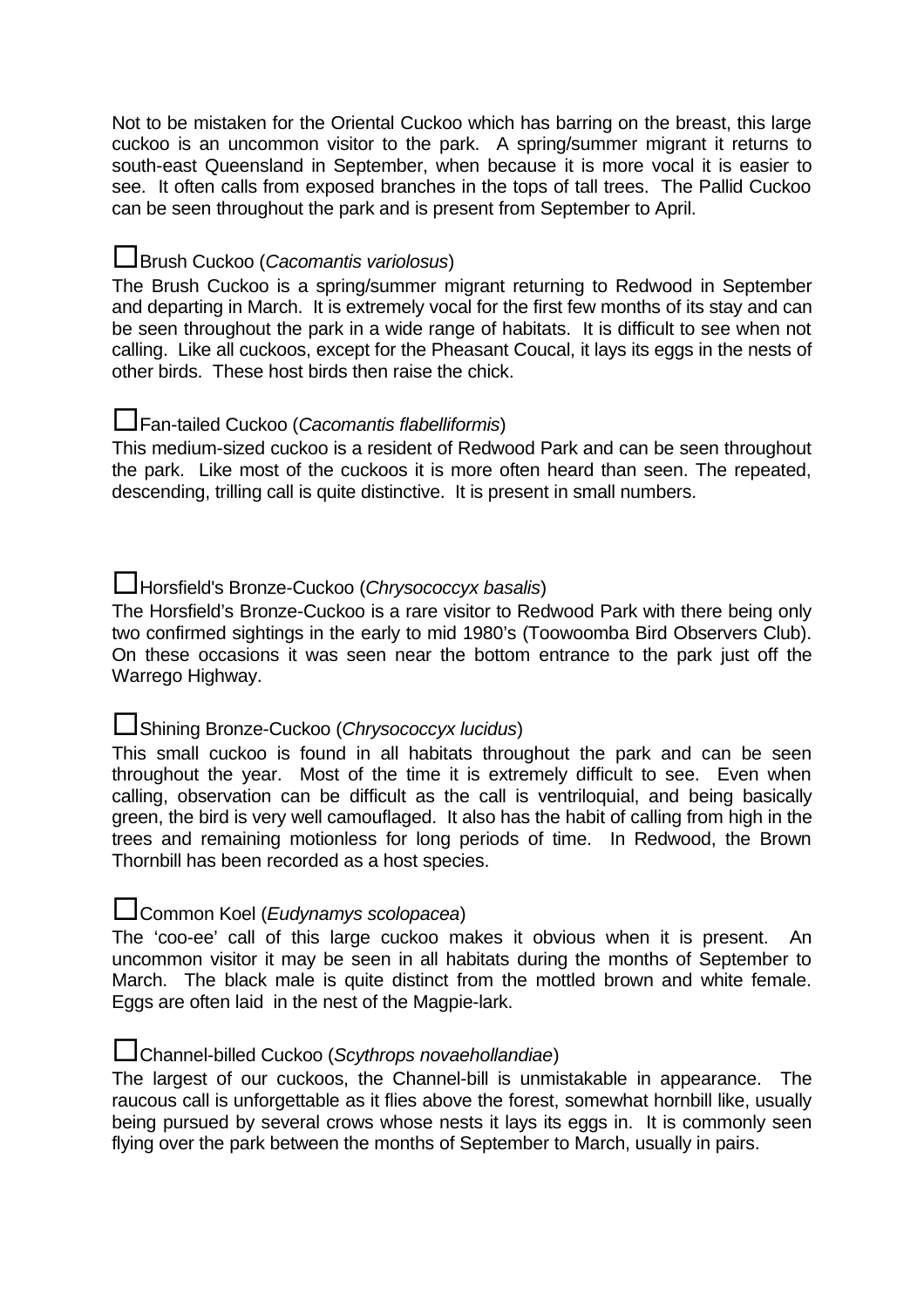## **L** Pheasant Coucal (Centropus phasianinus)

The only cuckoo in the world to raise its own young, the Pheasant Coucal is resident in Redwood Park in small numbers. It prefers the more open forest towards the edges of the park and can often be heard calling from the park's south-east corner. It is a common road-kill on the Warrego Highway which is the southern boundary to the park.

## **L** Powerful Owl (Ninox strenua) Vulnerable

The Powerful Owl is perhaps the most majestic bird to be found in Redwood Park. This owl has a large territory and only one pair is resident. Breeding occurs during the cooler months and has been recorded on several occasions. Usually only one young is raised. This, the largest of Australia's owls prefers to roost in the thickest parts of the vine forest and numerous roosts have been found. Most roosts not being occupied for long. Prey is killed at night and often held at the roost throughout the day to be eaten the next night. Prey items observed include, Grey-headed Flying-fox (Pteropus poliocephalus), a half grown Australian Brush-turkey and Common Ringtail Possum (Pseudocheirus peregrinus).

## Barking Owl (Ninox connivens)

There has only been two reported records of Barking Owl in the park (Toowoomba Bird Observers Club). These records date back to the mid and late 1970's. A pair of birds was seen on each occasion. These sightings were both in spring, with the birds observed in open forest near the picnic area.

## Southern Boobook (Ninox novaeseelandiae)

The Southern Boobook is resident throughout the park in small numbers, usually being seen, or heard calling in the more open country, or in the ecotone between the open forest and the vine forest. Breeding has been recorded on several occasions. The Grass Tree Track near the picnic area and the Bridle Trail are good places to look for this small owl. Several have been found road-killed near the park. It is probably the most vocal of the park's night birds.

## Sooty Owl (Tyto tenebricosa) Potentially Vulnerable

This owl is rarely seen anywhere let alone in Redwood Park. Its sparsity and unpredictable habits make it a very difficult bird to find and study. From November 1993 to January 1994 breeding was attempted but was unsuccessful. It appeared that the female bird died in the hollow during extremely hot and dry weather. This was the first and only record of this species in the park.

## Masked Owl (Tyto novaehollandiae)

The Masked Owl is one of the rarer birds to be found in the park. Despite many trips into the park both during the day and at night it has been seen on less than ten occasions. Both male and female together, have only been seen twice. The male of this pair being a very pale bird resembling the smaller Barn Owl. Because of the large territories they occupy, it is probable that only one pair live in the park. This species has been seen along the Grass Tree Track, and roosting in vine forest along the Redwood Forest Walk. One large female was found road-killed near the bottom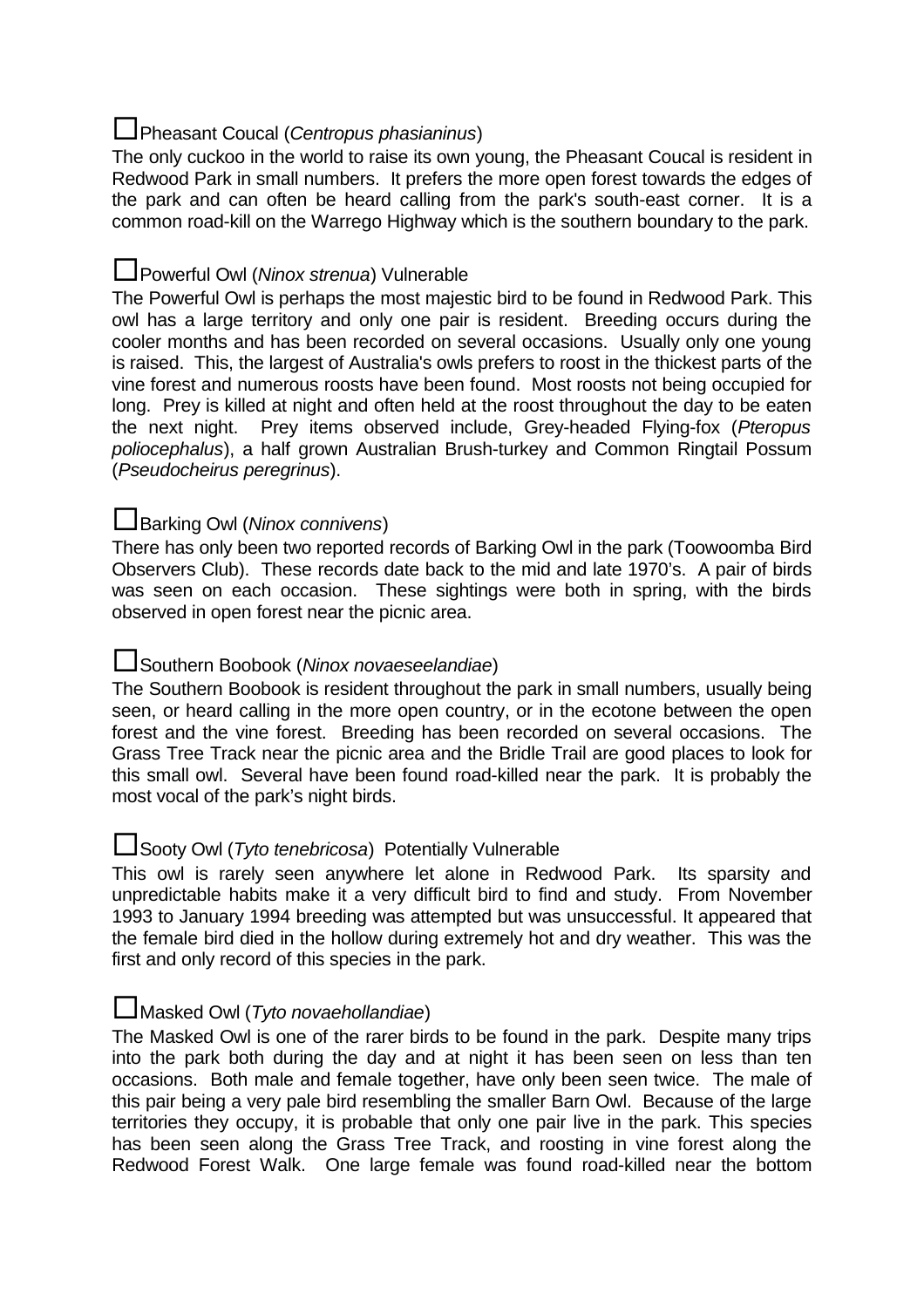entrance to the park. Very little is known of the movements of this owl in the park. It can be seen throughout the year.

## **L**Tawny Frogmouth (*Podargus strigoides*)

The Tawny Frogmouth is a common resident of Redwood Park. It is found in all of the habitats in the park but is more often seen in open country. It can be found near the picnic area where it often perches on exposed branches. Many are killed on the highway near the park each year.

#### **L**White-throated Nightjar (*Eurostopodus mystacalis*)

The White-throated Nightjar prefers the more open country where it hawks for insects at night. It is present in the park from August to April where it is most often seen hunting for insects on dusk, above the picnic area and tracks nearby. Good views are hard to obtain but its bright eye-shine, when caught in the spotlight, is a good character to look for. It lacks the large, white spots under the wing which are present in the Spotted Nightjar (Eurostopodus argus).

## Australian Owlet-nightjar (Aegotheles cristatus)

This is the smallest of Australia's nightjars and is a common resident of Redwood Park. It is however, not often seen. Becoming familiar with the call is the best way to find it. It is one of the more vocal of our night birds. The Australian Owlet-nightjar can be found throughout Redwood and is sometimes seen near the picnic area where a roost has been found.

#### **L**White-throated Needletail (Hirundapus caudacutus)

Occasionally observed over Redwood Park the White-throated Needletail is most likely to be seen flying high and fast ahead of storm fronts or unstable weather. A spring/summer migrant it can be seen between the months of October to April, when it is sometimes observed in large mixed flocks with Fork-tailed swifts.

## **L**Fork-tailed Swift (Apus pacificus)

Habits as for the White-throated Needletail with which it is sometimes seen. Sightings are less frequent than for the White-throated Needletail and it has only been recorded in the months of December to April. The Fork-tailed Swift often flies with the tail closed thus losing the tail's forked appearance. Swifts flying at height can be hard to identify and care should be taken not to confuse the two.

#### Azure Kingfisher (Alcedo azurea)

The Azure Kingfisher is rarely recorded in Redwood Park (Toowoomba Bird Observers Club). It has been seen on several occasions along Gatton Creek near the picnic area. There have been no recorded sightings for several years. It may be seen in any month of the year.

#### Laughing Kookaburra (Dacelo novaeguineae)

This species is a common resident of the park and prefers the more open country where it sits on exposed branches to keep an eye out for its prey of insects and small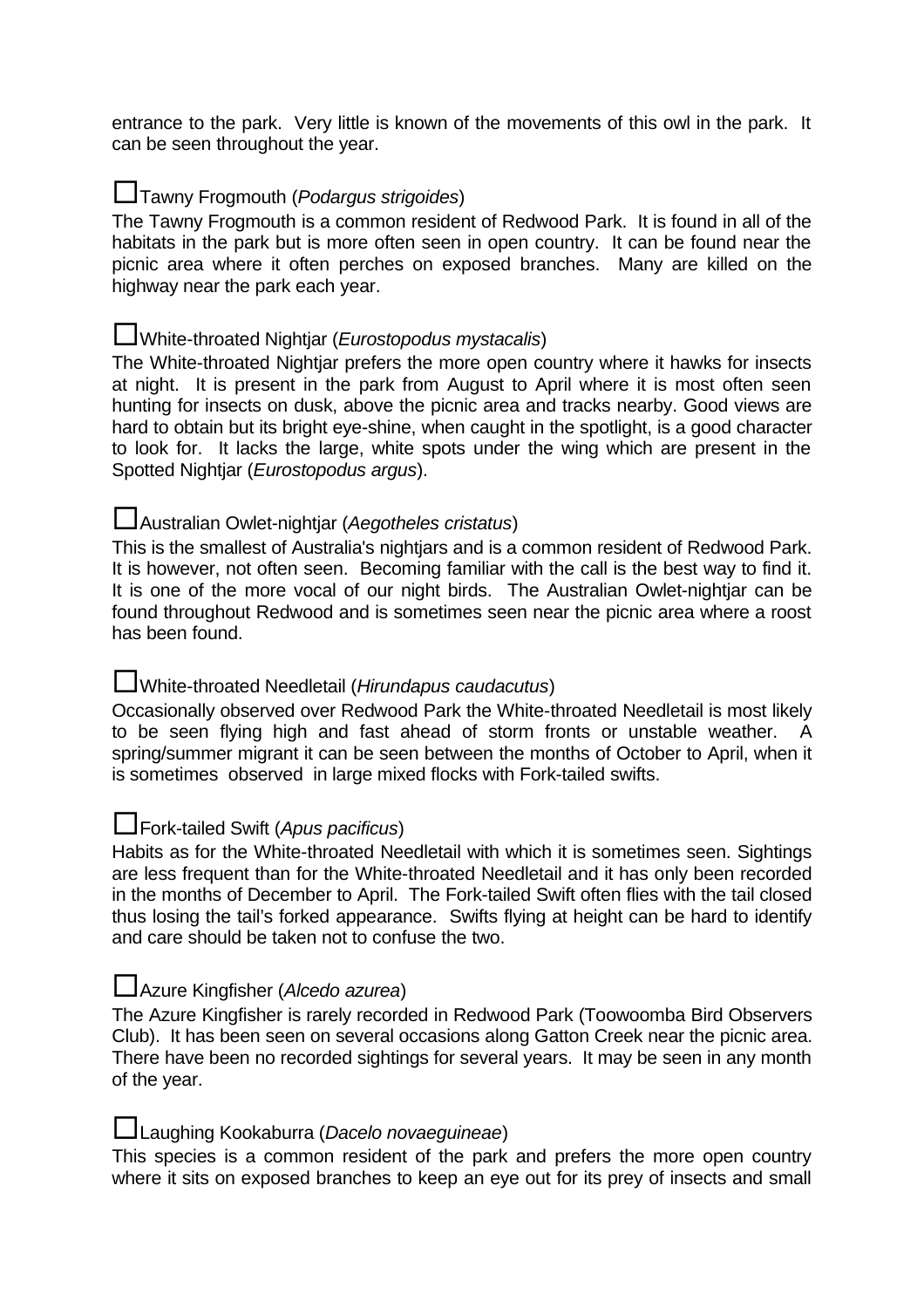vertebrates. It is often seen near the picnic area and along the Grass Tree Track. This is a large, vocal species which nests in tree hollows. Hollows being critical for the survival of many of Redwood's bird, mammal and reptile species.

## Sacred Kingfisher (Todiramphus sanctus)

The Sacred Kingfisher is a common summer visitor and can be seen between the months of August to May, but mainly between the months of September to April. When it arrives back in late August and early September, it is very vocal as it establishes its territory. Small holes in tree termite mounds are often the result of nesting Sacred Kingfishers. It prefers the more open country and is often seen on the short walk from the highway to the picnic area, and nearby along the Grass Tree Track.

## **L**Rainbow Bee-eater (Merops ornatus)

The Rainbow Bee-eater can be found in Redwood throughout the year but is most often seen between the months of September to March. This species prefers the more open country where it hunts for insects on the wing. It is often seen at the parking bay at the south-east corner of the park and along the track from here to the picnic area. It is also often seen flying over the park in small flocks. The Rainbow Bee-eater is one of the most striking species to be seen in the park.

## **L**Dollarbird (*Eurystomus orientalis*)

A spring/summer migrant, the Dollarbird arrives in the park in late August to early September and leaves in April. It breeds in the park, usually in hollows high up in large trees. When it arrives it is very vocal, and this raucous call, associated with the aerobatic display flights, make it a conspicuous and welcome visitor. It prefers the more open country and can be seen near the picnic area, along the Grass Tree Track and the Bridle Trail. The name comes from the dollar shaped patches under the wings.

#### Noisy Pitta (Pitta versicolor)

Movements of the Noisy Pitta in the park are uncertain. Pittas in south-east Queensland are usually spring/summer migrants but there are records in Redwood Park for the winter months. It would also appear that the Noisy Pitta does not visit Redwood every year but this is not known for certain. Though often quite vocal, pittas have been seen in Redwood Park without having been heard to call all season. There is evidence in the presence of many broken Giant Land Snail (Pedinogyra rotabilis) shells that pittas may once have been fairly common in the park. They are ground dwellers.

## White-throated Treecreeper (Cormobates leucophaeus)

This, the only treecreeper found in the park is a common resident in most of the park's habitats. The loud 'peet-peet-peet' call is often heard on entering Redwood Park from any direction. This call, not unlike that of a Lewin's Honeyeater, draws it to ones attention, and the habit of hopping up, and around the trunks and main branches of trees make it readily observable. It is often seen along the Redwood Forest Walk.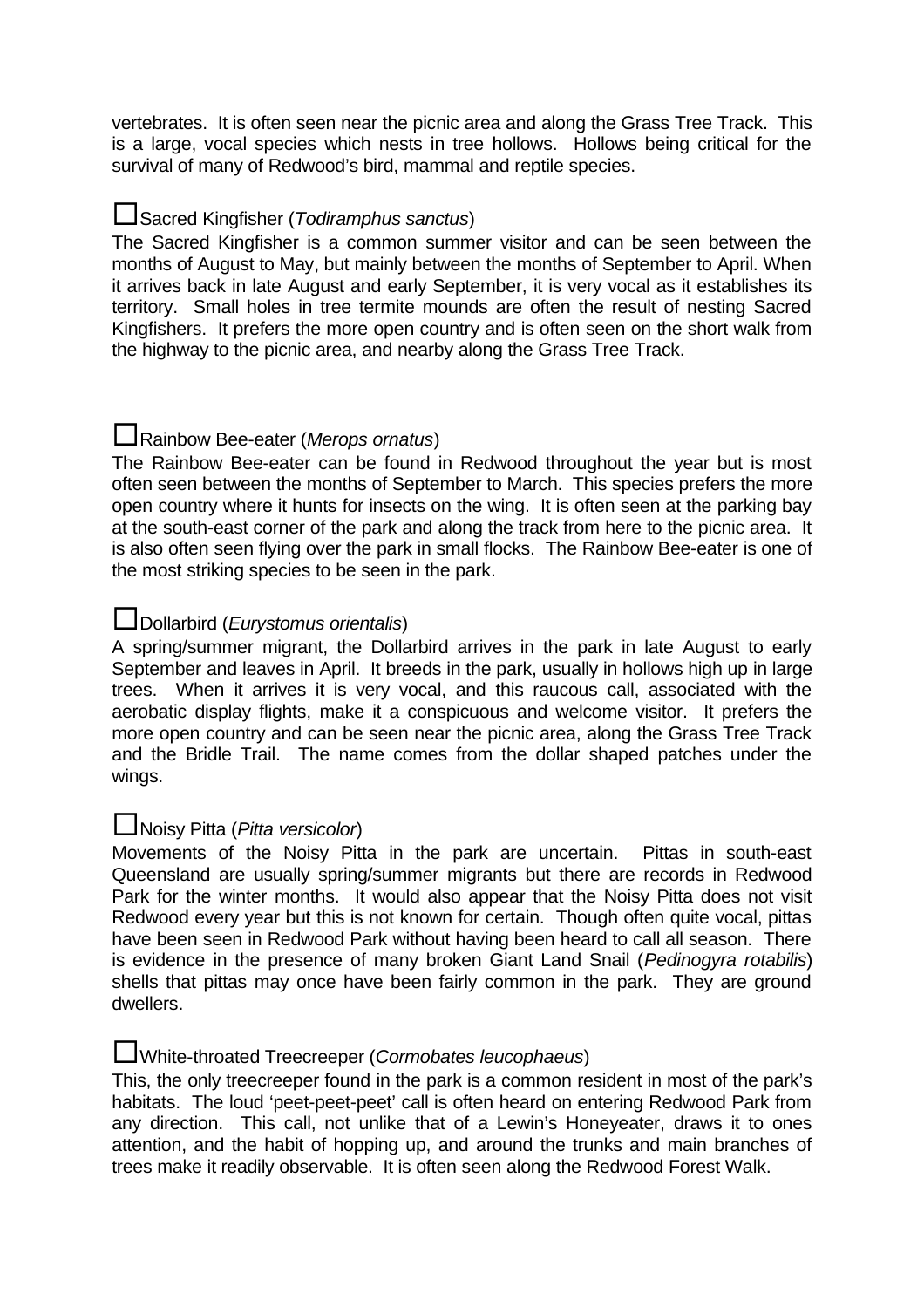## **L**Superb Fairy-wren (Malurus cyaneus)

The Superb Fairy-wren is an uncommon resident of Redwood Park. In the park it prefers the more open country such as is found along the Grass Tree Track, the Bridle Trail and the open areas of the Redwood Forest Walk north-west of the Suspension Bridge. It is also sometimes seen in the picnic area.

## UVariegated Fairy-wren (Malurus lamberti)

The Variegated Fairy-wren is the most common fairy-wren in the park. It is found throughout the year and prefers the more open country and the ecotone between the open forest and the vine forest. It is often seen along the southern side of Gatton Creek, and in thick lantana along the Redwood Forest Walk between the Suspension Bridge and the start of the Ferny Gully Circuit. Like the Superb Fairy-wren, they are inquisitive birds and are not difficult to observe.

## **L**Red-backed Fairy-wren (Malurus melanocephalus)

The Red-backed Fairy-wren is rare in the park. There have been several records only, and most of these have come from the top of the park near the Bridle Trail (L. Beaton). It may turn up at any time of the year.

## Spotted Pardalote (Pardalotus punctatus)

Found throughout the year, the Spotted Pardalote is one of two pardalotes found in Redwood Park. More often heard than seen, this beautiful, little bird usually feeds at the tops of large trees making observation difficult. The call is some-what like that of a Bellbird. When nesting however, it can be very easy to approach as it often nests alongside tracks where suitable cuttings exist. It can be seen along most tracks.

## **L**Striated Pardalote (*Pardalotus striatus*)

A common resident of Redwood Park, the Striated Pardalote, like the Spotted Pardalote, is found in a variety of habitats and is often seen high in the tree tops. It also nests in mounds of dirt, creek banks and cuttings alongside tracks where it can usually be approached quite closely. The 'chook-chook' call is its trademark. The Bridle Trail and the Grass Tree Track are favoured spots.

#### White-browed Scrubwren (Sericornis frontalis)

This species, a common resident, is found in all habitats of the park. Commonly seen near the picnic area and along the Redwood Forest Walk, it is often very inquisitive. It is regularly seen in association with other small birds in what is termed a 'feeding party'. The White-browed Scrubwren usually forages close to the ground.

#### Large-billed Scrubwren (Sericornis magnirostris)

The Large-billed Scrubwren is a common species in Redwood Park. It is found throughout the vine forest areas such as those along the Redwood Forest Walk where it is usually seen foraging close to the ground. One of the smaller birds in the park it is also non-descript, the large, dark bill being one of the few distinguishing features.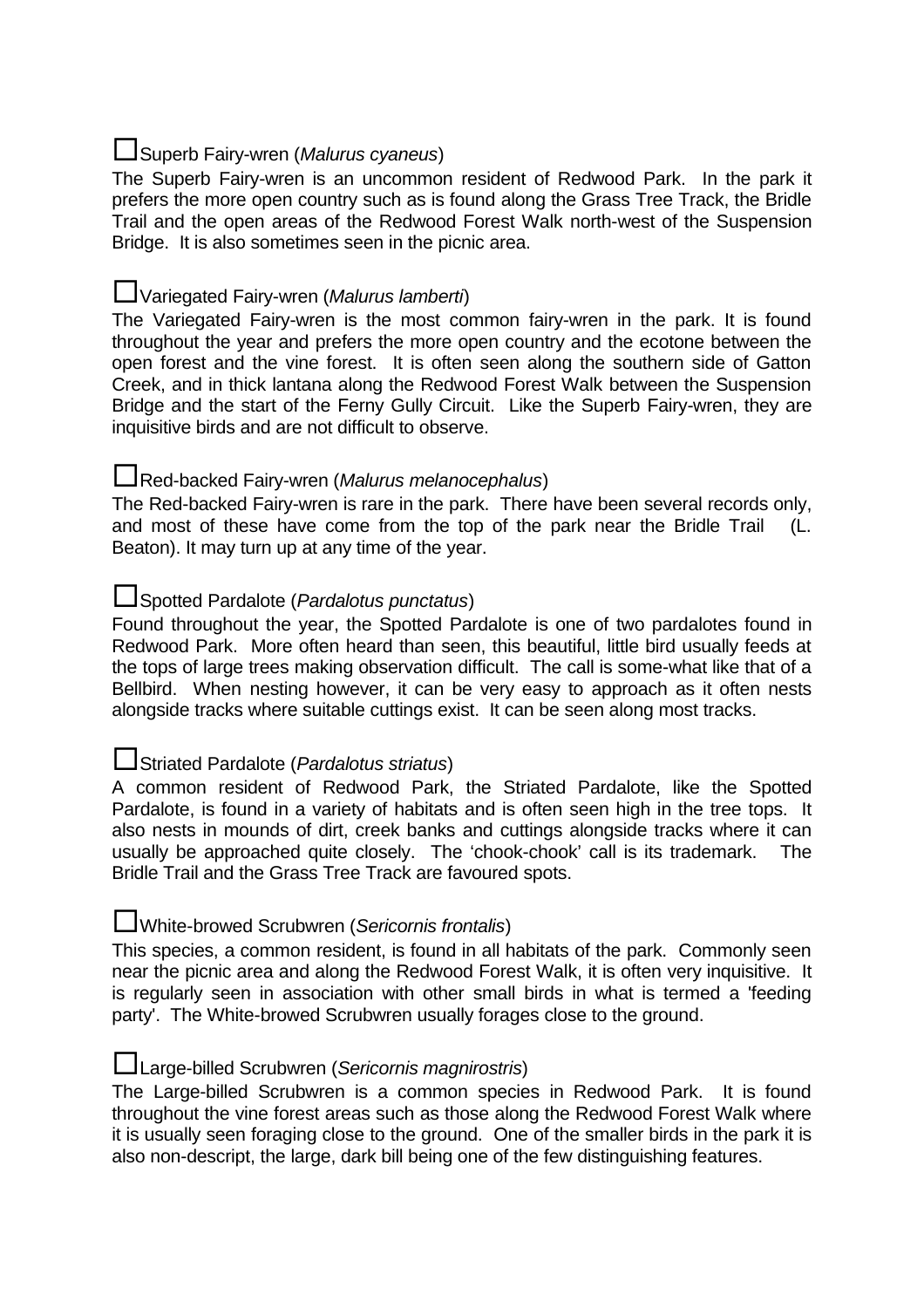## **L**Speckled Warbler (Chthonicola sagittata)

A small, boldly streaked bird of the ground and shrub layer, the Speckled Warbler is a common resident of Redwood Park in suitable habitat. It prefers the more open country and is often seen in lantana and other small shrubs near the bottom entrance to the park off the Warrego Highway and along the Bridle Trail. Its beautiful song often draws it to the observer's attention.

#### Weebill (Smicrornis brevirostris)

The smallest bird to be seen in Redwood Park, the Weebill can also be one of the hardest to view. It is common throughout the park, prefering the more open areas where it often hovers while looking for food amongst the outer foliage. Its 'wee-oo' call often being the first indication of its presence. The Weebill is often found in and around the picnic area and can be seen in all months.

## **L**Brown Gerygone (Gerygone mouki)

Another one of the small, brown birds which can be difficult to identify to those who are not experienced, the Brown Gerygone prefers the vine forest areas. Once familiar with the call, identification is made much easier. The repeated 'derit-derit' call is commonly heard along the Redwood Forest Track where this species is easily found. It is a permanent resident often seen with other small species.

## **L**White-throated Gerygone (Gerygone olivacea)

The word gerygone means 'born of song' and this is certainly true of the Whitethroated Gerygone. Its lovely, lifting, downward cadence can be heard from far away as it flitters about the treetops. It is fairly common in Redwood Park and prefers the more open country such as that found along the track between the Suspension Bridge and the Ferny Gully Circuit, the picnic area and the Grass Tree Track. The Whitethroated Gerygone can be found throughout the year but is most common in the spring and summer.

#### $\Box$ Brown Thornbill (Acanthiza pusilla)

The Brown Thornbill is often seen in association with the White-browed, and Largebilled Scrubwrens. It is a permanent resident found in all the park's habitats. Once again this small, brown bird is more easily found once one is familiar with the call. The quiet observer can often approach this species quite closely. It has been recorded in the park as a host of the Shining Bronze-Cuckoo.

#### Buff-rumped Thornbill (Acanthiza reguloides)

One of the more easily identified thornbills because of the buff-yellow rump and beautiful call, the Buff-rumped Thornbill is uncommon in the open forest areas of the park. It can be observed from near ground level to the tops of the trees and can be found throughout the entire year. This thornbill may be seen near the picnic area.

#### **L**Yellow Thornbill (Acanthiza nana)

The Yellow Thornbill has only been officially recorded once in the park, and that was on 19 October 1975 (Toowoomba Bird Observers Club). Care should be taken not to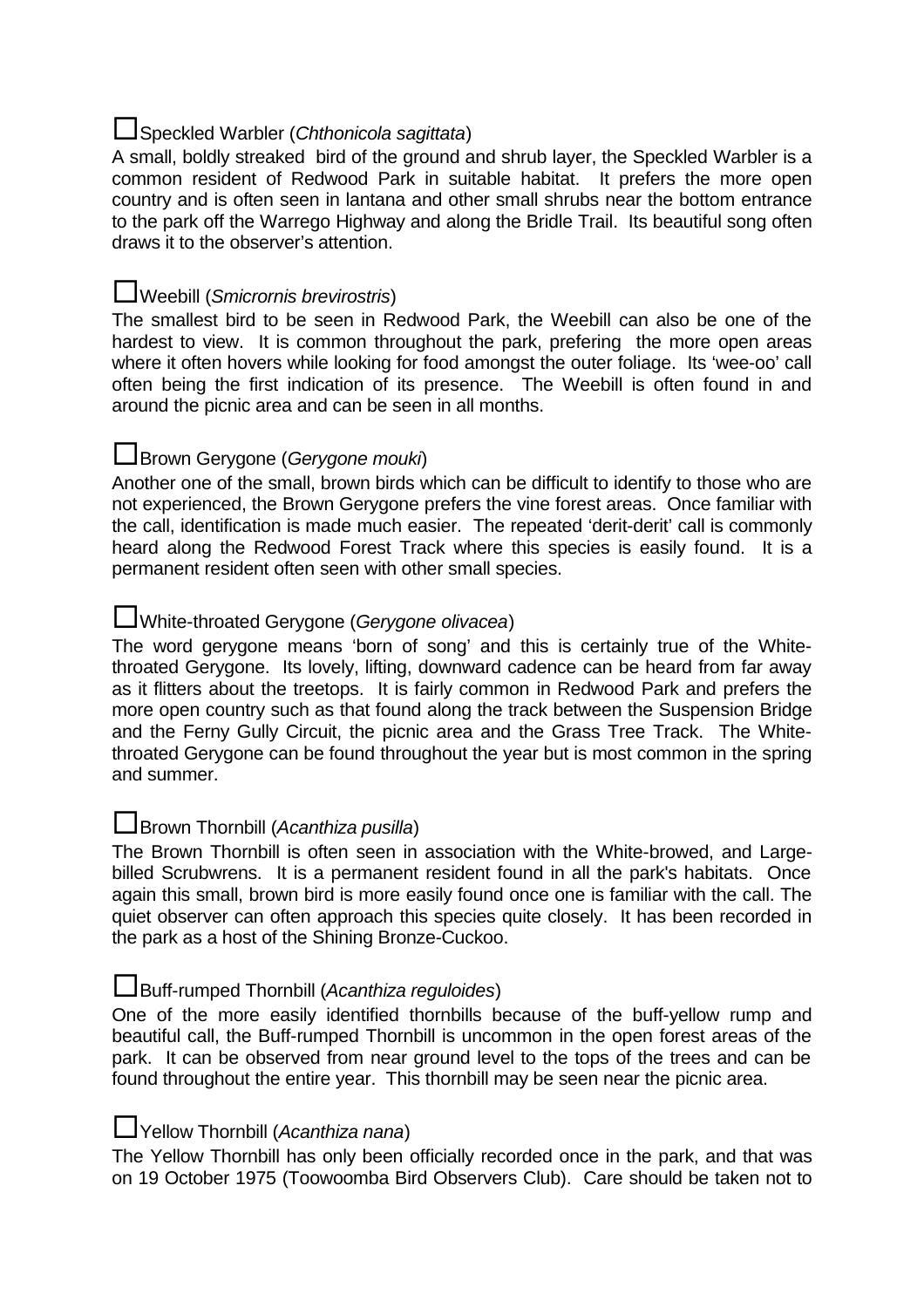confuse this species with the similar Striated Thornbill. It may turn up at any time of the year and would prefer the more open areas.

## $\square$ Striated Thornbill (Acanthiza lineata)

Many of the thornbills can be hard to identify, and without knowing the call, this one, which often feeds in the canopy of large eucalypts is one of the hardest. It is probably more common in the park than sightings indicate and prefers the more open country. The Striated Thornbill can be found throughout the year. The striations on the breast can at times be difficult to see and care should be taken not to confuse this species with the Yellow Thornbill.

#### Striped Honeyeater (Plectorhyncha lanceolata)

The Striped Honeyeater is an attractive, medium-sized honeyeater preferring the more open country such as is found along the Bridle Trail and the picnic area. It is uncommon in the park but may be seen at any time of the year. A small group foraging together is quite noisy.

## Noisy Friarbird (Philemon corniculatus)

The park's largest honeyeater, the Noisy Friarbird is an uncommon visitor. It prefers the more open country such as that found between the Suspension Bridge and the Ferny Gully Circuit and the picnic area when suitable trees are flowering. This noisy and aggressive honeyeater may be seen throughout the year. The term friarbird comes from the fact that it has a bald head as was common amongst church friars.

#### Luittle Friarbird (*Philemon citreogularis*)

The Little Friarbird is uncommon in Redwood Park (Toowoomba Bird Observers Club). It is sometimes seen feeding in the tall Silky Oaks (Grevillea robusta) within the park. These trees attract a large number of species when they are in flower. The Little Friarbird may turn up at any time of the year and prefers the open forest areas.

### Noisy Miner (Manorina melanocephala)

Though common in many places around Toowoomba, the Noisy Miner is not common in Redwood Park. It prefers the open forest and can be seen throughout the year. It is an aggressive bird and often betrays the presence of hawks and owls, as well as snakes and goannas which it harasses, often in the presence of butcherbirds. Look for it along the Grass Tree Track and the Bridle Trail.

## Lewin's Honeyeater (Meliphaga lewinii)

The Lewin's Honeyeater is a permanent resident and one of the most common birds in the park, and can be seen in all the park's habitats. It is curious, noisy and aggressive and present throughout the year. Gatton Creek near the picnic area is a good place to observe this species. The large, yellow cheek patch and machine-gun like call are diagnostic.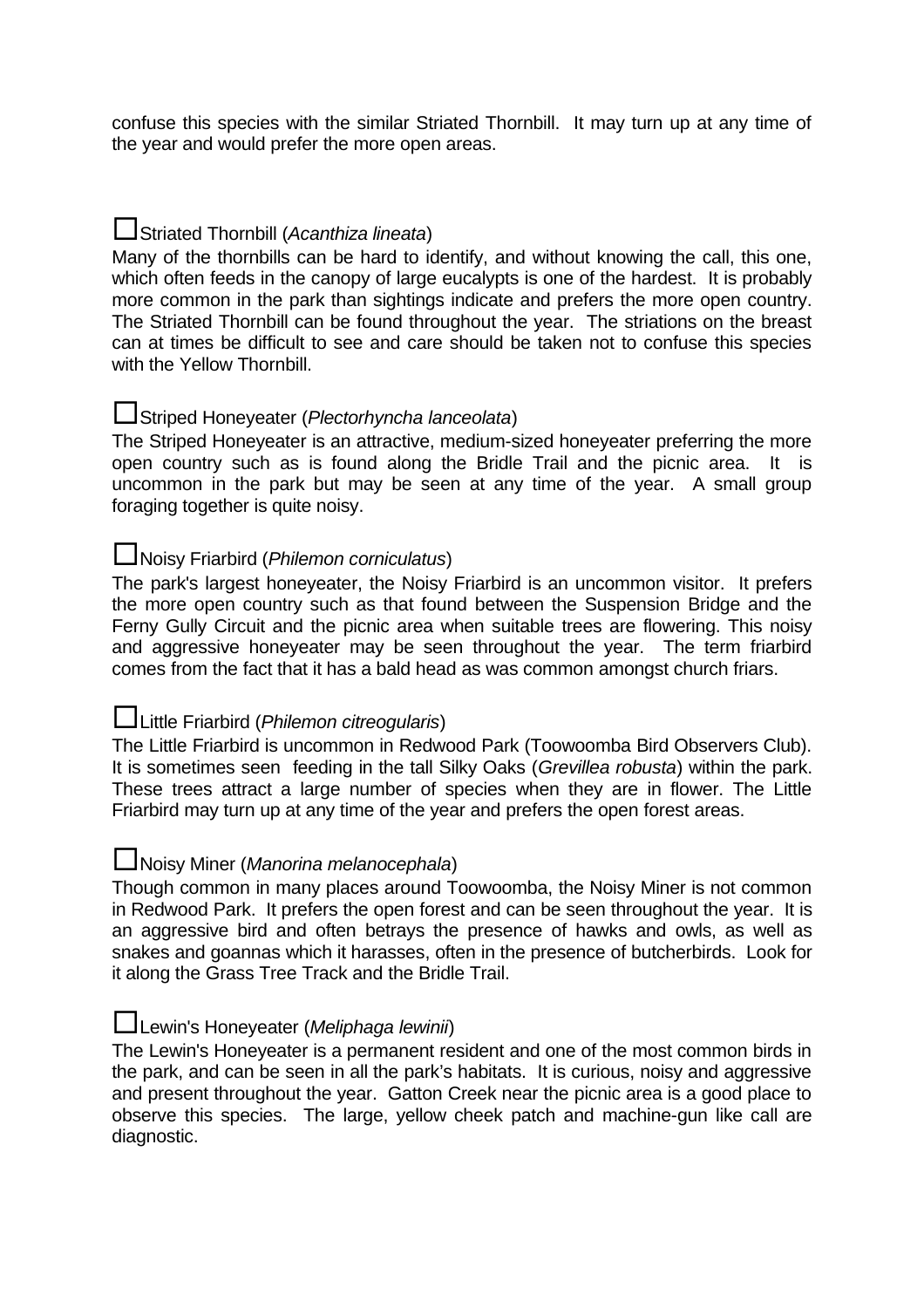## Yellow-faced Honeyeater (Lichenostomus chrysops)

A resident of Redwood Park, the Yellow-faced Honeyeater is most common during the months of April to August. In late August large flocks have been seen flying in a southerly direction. Like most of the park's honeyeaters, it prefers the more open country and is often seen in the canopy of trees near the picnic area and along the Grass Tree Track. Like the Brown Honeyeater it is very vocal and has an attractive call.

## **L**White-naped Honeyeater (Melithreptus lunatus)

A common resident of the park, this small honeyeater is one of the park's prettiest birds. It is easily over-looked as small groups feed busily in the tree tops. However, the quiet and patient observer can often see this bird as it comes down to drink along Gatton Creek or any small waterhole throughout the park. It likes the more open country and the ecotone between the open forest and the vine forest. Look for the small, red patch above the eye.

## **L**Brown Honeyeater (Lichmera indistincta)

The Brown Honeyeater is uncommon in Redwood Park. It has been recorded along the Bridle Trail and in the picnic area near Gatton Creek and can be seen throughout the year. It can be found in much the same habitat as the Yellow-faced Honeyeater.

## Eastern Spinebill (Acanthorhynchus tenuirostris)

The Eastern Spinebill is an uncommon visitor to Redwood Park. It is a small, colourful honeyeater unlikely to be mistaken for anything else. It prefers the open forest areas and has been seen near the picnic area, along the Bridle Trail and occasionally along Gatton Creek. It may be seen between the months of March and December. However it is more common between April and October.

## Scarlet Honeyeater (Myzomela sanguinolenta)

The Scarlet Honeyeater is a common resident of Redwood Park. It prefers the more open country where it is often seen high in the tree tops. It does though forage in the tree tops above the vine forest. A small bird which is easily overlooked, the Scarlet Honeyeater's presence is most often indicated by the call, which is a canary-like whistle. The male has a bright red breast, head and back, whereas the female is basically brown and can easily be mistaken for a Brown Honeyeater. Flashes of bright red are all that is often seen as the male moves quickly through the tree tops.

## **∟Rose Robin (Petroica rosea)**

The Rose Robin is a common winter visitor to the park and is usually only seen between the months of April and September. It can quite easily go unnoticed but once the observer is familiar with the soft 'eek' call it can be easily found. It prefers the more open country such as along the Grass Tree Track but can be found in most of the park's habitats. Look for a small bird flicking its wings, often with tail cocked.

Eastern Yellow Robin (*Eopsaltria australis*)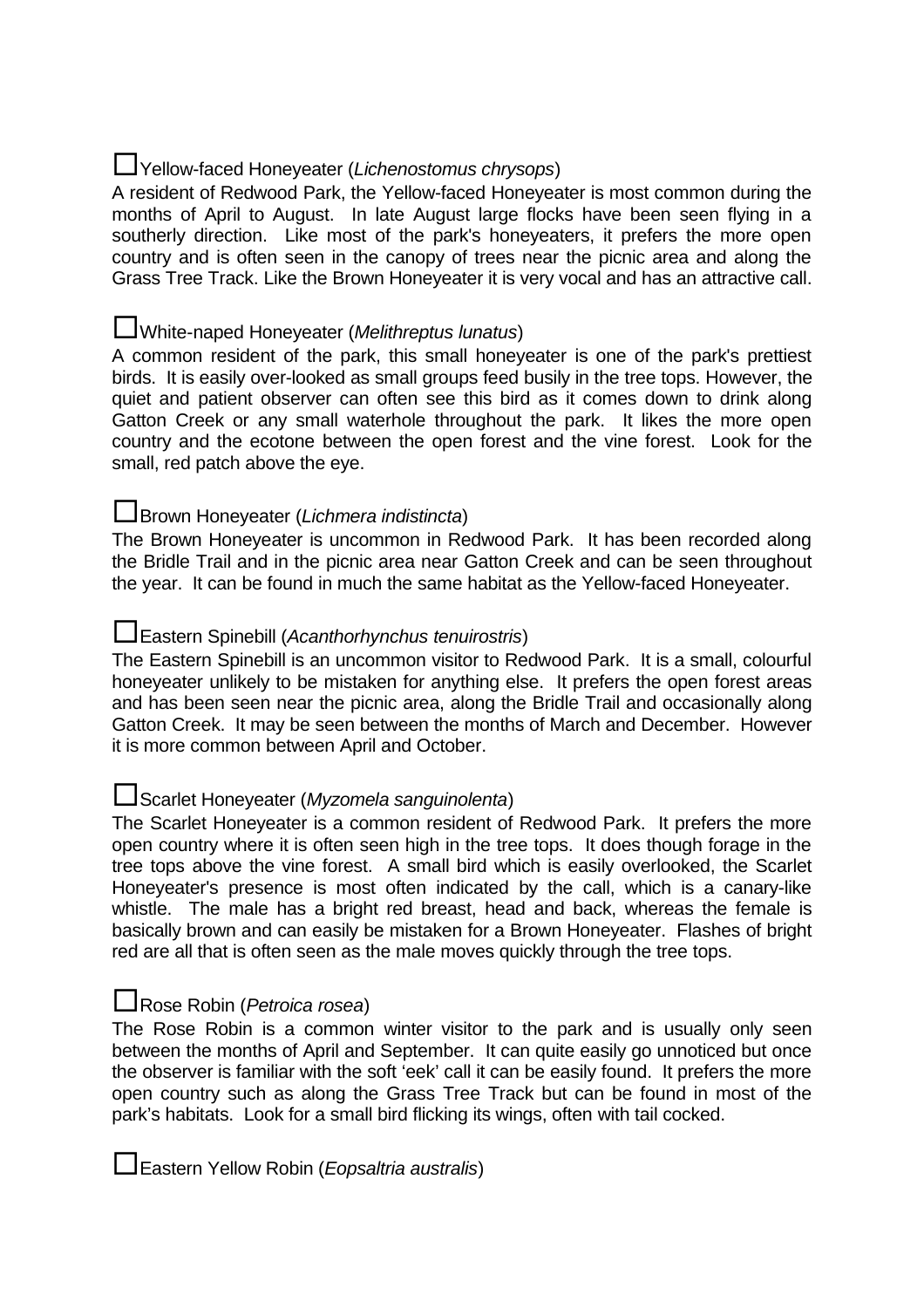The Eastern Yellow Robin is a common resident of Redwood Park and found in all habitats. It is quite tame and easily approached, sometimes being very inquisitive. It is usually easily observed near the picnic area. The yellow rump is clearly visible when the bird flies, often from one low perch to another. It often flicks its tail when perched.

## **L**Eastern Whipbird (Psophodes olivaceus)

The Eastern Whipbird is a common resident found throughout the park. A shy bird, it is more often heard than seen, though a quiet observer can sometimes get good looks at this bird as it forages low in the understorey. The loud 'ee-choo' call is unmistakable. The male will usually start the call and the female will often finish it. If she does not finish it, the male may do so himself.

## UVaried Sittella (Daphoenositta chrysoptera)

This small bird is an uncommon resident of Redwood Park. It may at times appear to be common because it frequents the picnic area near Gatton Creek where it can be seen in small flocks foraging in the mid to upper layer of the trees. It prefers the more open country and the ecotone between this and the denser vine forest, particularly near the picnic area and the start of the Ferny Gully Circuit where it leaves the Redwood Forest Walk.

## Crested Shriketit (Falcunculus frontatus)

This beautiful, little bird with a black crest and thick set bill is an uncommon resident of Redwood Park. It can be found throughout the park though it is not often seen. Familiarity with the variety of calls make it easier to locate. It usually feeds in the mid to upper layers of the forest where it tears away the bark looking for food. This tearing noise can sometimes be heard from a long distance. They are one of the more enjoyable species to watch, with their amusing antics.

## Golden Whistler (Pachycephala pectoralis)

One of the more beautiful residents of the park, the Golden Whistler can be found in all the Park's habitats. It is a common species and is often seen along the Grass Tree Track and the Redwood Forest Walk. The Golden Whistler has a beautiful 'we-wit' call. The male is the most strikingly marked of the pair. Females and juveniles are basically olive brown.

## Rufous Whistler (Pachycephala rufiventris)

Like the Golden Whistler, the Rufous Whistler is a common resident of Redwood Park. It though, is a more open country species not often being seen in the thicker patches of vine forest. Males and females are quite distinct in coloration with the females being difficult to distinguish from the female Golden Whistler if the diagnostic streaking on the breast is not seen. They are common along the Grass Tree Track and the Bridle Trail.

#### Grey Shrike-thrush (Colluricincia harmonica)

The Grey Shrike-thrush is a common resident of Redwood Park and can be found throughout all of the park's habitats. It is a plain coloured, though attractive bird with a beautiful call. It is not shy and often lands within metres of the observer where it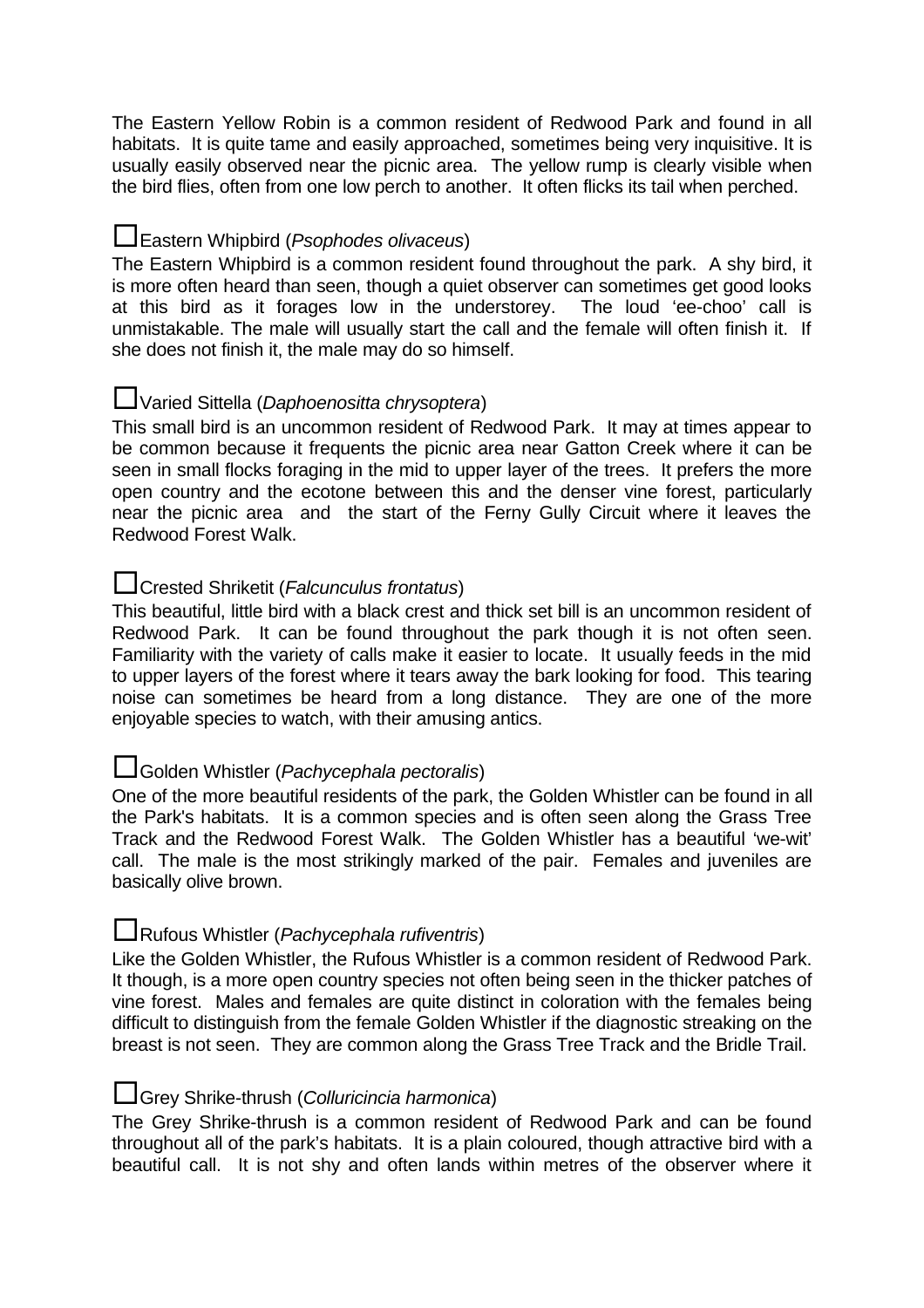forages often quite close to the ground. Females and immatures have fine streaking on the throat.

#### Black-faced Monarch (Monarcha melanopsis)

Another one of the park's beautiful, little birds, the Black-faced Monarch is common throughout the months of September to March though it can also be seen in small numbers in August and April. It is sometimes seen in the more open country but prefers the vine forest areas such as along the Redwood Forest Walk and the Ferny Gully Circuit.

## Spectacled Monarch (Monarcha trivirgatus)

Not as common as the Black-faced Monarch, the Spectacled Monarch is also a spring/summer migrant seen between the months of September to May. Sightings though in May, are not common. It prefers the vine forest areas and can be seen along the Redwood Forest Walk and the Ferny Gully Circuit. A favoured place is where the Redwood Forest Walk crosses Gatton Creek.

## White-eared Monarch (Monarcha leucotis)

The White-eared Monarch may be a regular spring/summer migrant to Redwood Park though sightings are not frequent enough to verify this. It is certainly uncommon to rare in the park. It has bred in the park and may be seen along the Redwood Forest Walk and the Ferny Gully Circuit in the thicker vegetation. The White-eared Monarch may be seen between the months of September to April.

## LLeaden Flycatcher (Myiagra fubecula)

The Leaden Flycatcher can be seen in Redwood Park from August to May though sightings in the cooler months are rarer. It would probably be regarded as common in the park, where it can be seen in most habitats, preferring the more open country. The Grass Tree Track is a good place to look for this flycatcher. Look for the characteristic flycatcher flicking of the tail.

## Satin Flycatcher (Myiagra cyanoleuca)

This species is a rare visitor to Redwood Park where it probably prefers the more open forest. It has been seen along Gatton Creek, the Grass Tree Track and near the picnic area and would most likely be seen between September and March. Records suggest that it may have been more common in the park in the late 1970's than it is now.

## $\Box$ Magpie-lark (Grillina cyanoleuca)

Now regarded by taxonimists as a flycatcher the Magpie-lark is only a peripheral visitor to Redwood Park. It is sometimes seen along the Warrego Highway adjacent to park but could not be regarded as a resident. It may be seen in any month of the year.

## $\Box$ Rufous Fantail (*Rhipidura rufifrons*)

The Rufous Fantail is basically a spring/summer migrant to Redwood Park but has been sighted in every month except August. It is certainly less common in the winter months. It prefers the areas of thicker forest but can be found anywhere in the park.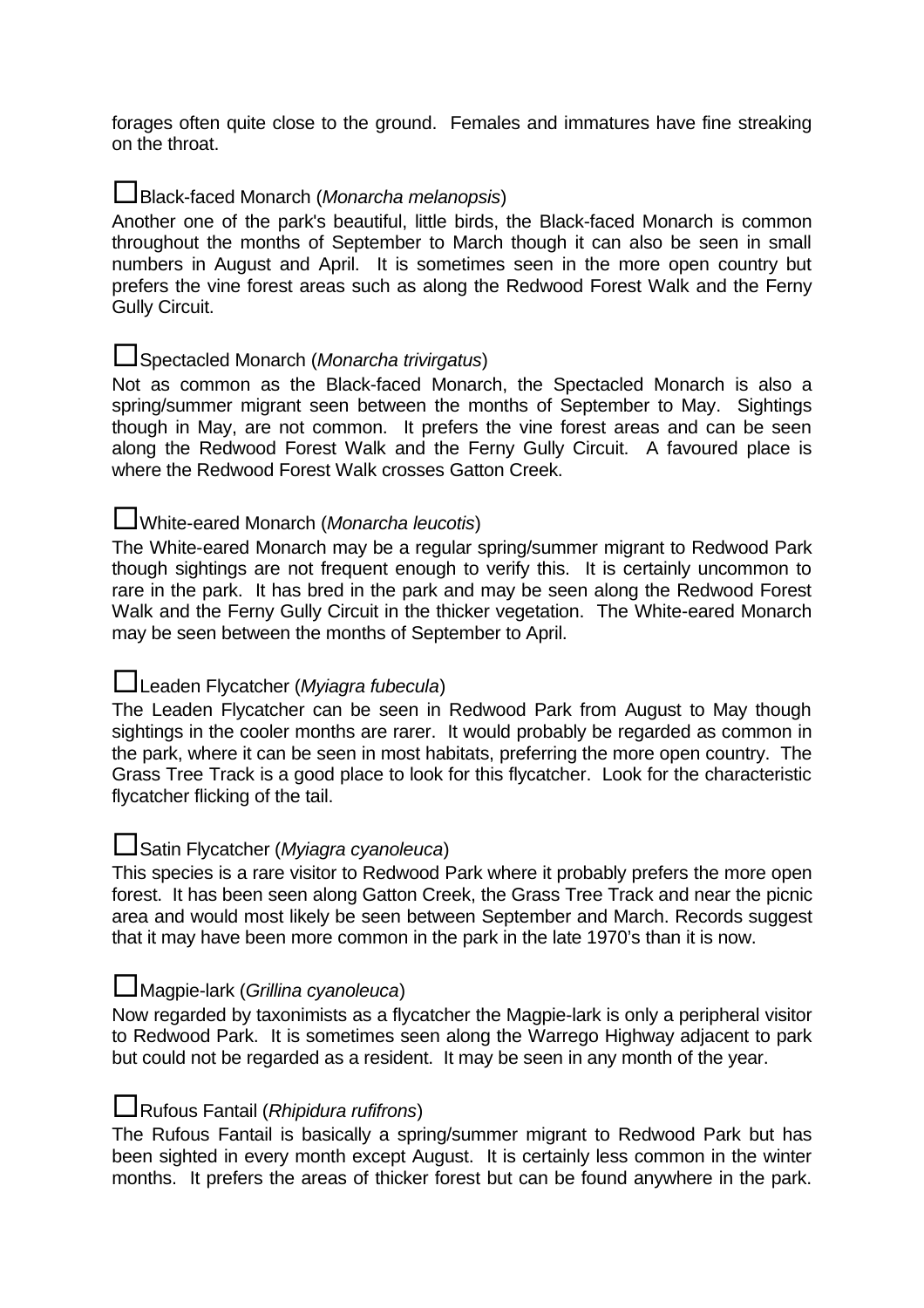The Redwood Forest Walk and the Ferny Gully Circuit are areas where it is commonly found. It is a curious bird, and will often land close to people.

## Grey Fantail (Rhipidura fuliginosa)

One of the most common birds in the park, the Grey Fantail is found in a variety of habitats from vine forest to open forest where it can be seen throughout the year. It is a very inquisitive bird and often appears to follow the walker for some distance. The squeaky, whistle call of this species is at times one of the most common noises heard in the park.

## Willie Wagtail (Rhipidura leucophrys)

A uncommon visitor to the park, the Willie Wagtail could only be regarded as a bird which sometimes ventures to the fringes. It may be seen in any month of the year and has been recorded at the bottom entrance to the park just above the picnic area, and nearby along the Grass Tree Track.

## Spangled Drongo (Dicrurus bracteatus)

This medium sized all black bird is a common summer visitor to the park and can be seen from September to April. The Spangled Drongo is a noisy and aggressive bird which is easily observed. It can be seen throughout the park, though the Ferny Gully Circuit is a favoured place. Besides the black plumage, look for the deeply forked tail. The spangles are difficult to see.

## Black-faced Cuckoo-shrike (Coracina novaehollandiae)

One of three cuckoo-shrikes found in the park, the Black-faced Cuckoo-shrike is by far the most common. It prefers the more open country where it is usually seen in small flocks. Sightings in the vine forest are not common. It can be seen throughout the year and the Grass Tree Track is a good place to find it. The Black-faced Cuckooshrike is also often seen 'hawking' over the picnic area.

## **L**Barred Cuckoo-shrike (Coracina lineata)

The Barred Cuckoo-shrike is an uncommon summer visitor to the park where it is usually seen in small flocks. It prefers tall trees in the vine forest such as can be found along Gatton Creek and the Ferny Gully Circuit. When the fig trees are in fruit between October and May is the best time to see them. High in the trees, the bars are not obvious and care should be taken not to confuse this species with the male Cicadabird.

## White-bellied Cuckoo-shrike (Coracina papuensis)

The White-bellied Cuckoo-shrike is a rare visitor to Redwood Park with there being only one recorded sighting on 4 August 1996 (P. McConnell & K. Watson). It was a dark phase bird seen in open forest near the Ferny Gully Circuit. It could possibly turn up at any time of the year.

Cicadabird (Coracina tenuirostris)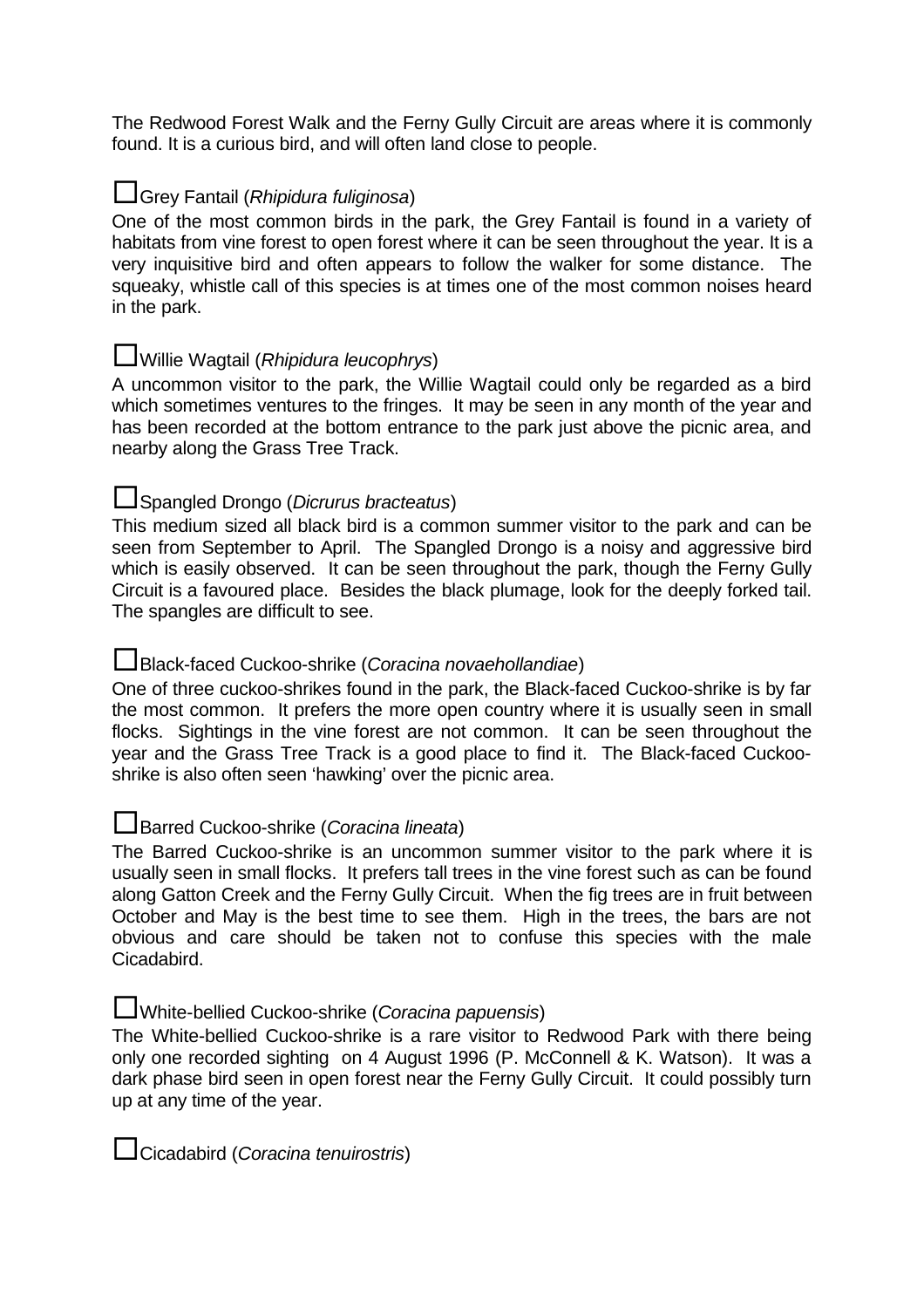As the name suggests, the Cicadabird's call sounds just like a cicada but the experienced observer can tell the difference. Knowing the call comes in handy as it is more often heard than seen. It prefers the vine scrub forest and can be seen from September to April. The male is slate-grey in colour, while the female is basically brown with fine barring on the breast and belly.

## **L**White-winged Triller (Lalage sueurii)

There has only been one record of White-winged Triller in Redwood Park and this was on 23 November 1975 (B. Jolly). It could possibly turn up at any time of the year but would more likely be seen in the warmer months of October to March.

## UVaried Triller (Lalage leucomela)

The Varied Triller is a common resident of Redwood Park where it prefers the vine forest areas and the ecotone between this and the open forest. It is commonly encountered along the Redwood Forest Walk and the Ferny Gully Circuit. The Varied Triller can at times be difficult to see and familiarity with the call will make observation easier.

## **Lolive-backed Oriole (Oriolus sagittatus)**

This species is a common resident of Redwood Park and can be found throughout all of the park's habitats. Care should be taken not to confuse it with the female Figbird which is also found here. Unlike the Figbird, the oriole is usually seen singly or in pairs. The Olive-backed Oriole is an excellent mimic so be prepared for it to make a variety of calls.

## Figbird (Sphecotheres viridis)

The Figbird is a common and noisy resident of Redwood Park and can be found throughout the year. It is more common in winter when large flocks can be seen. The picnic area is a good place to start looking for them. Its green colouration can make it hard to see and large flocks can quickly disappear into the foliage. The Figbird is one of many species in the park to eat privet berries and thus spread this pest species throughout the escarpment parks.

#### Masked Woodswallow (Artamus leucorynchus)

Large flocks of woodswallows are sometimes seen flying over Redwood Park from September to December. These flocks are usually mixed flocks of Masked and Whitebrowed Woodswallows which sometimes land in large trees in the park, but more often fly straight over, quickly disappearing from view. They are more common in some years than others. Flocks of over 100 birds can be seen.

#### **L**White-browed Woodswallow (Artamus superciliosus)

Notes same as for Masked Woodswallow with which it is often seen. As woodswallows are most often seen in flight, familiarity with belly, underwing and tail colouration are helpful in identification.

Dusky Woodswallow (Artamus cyanopterus)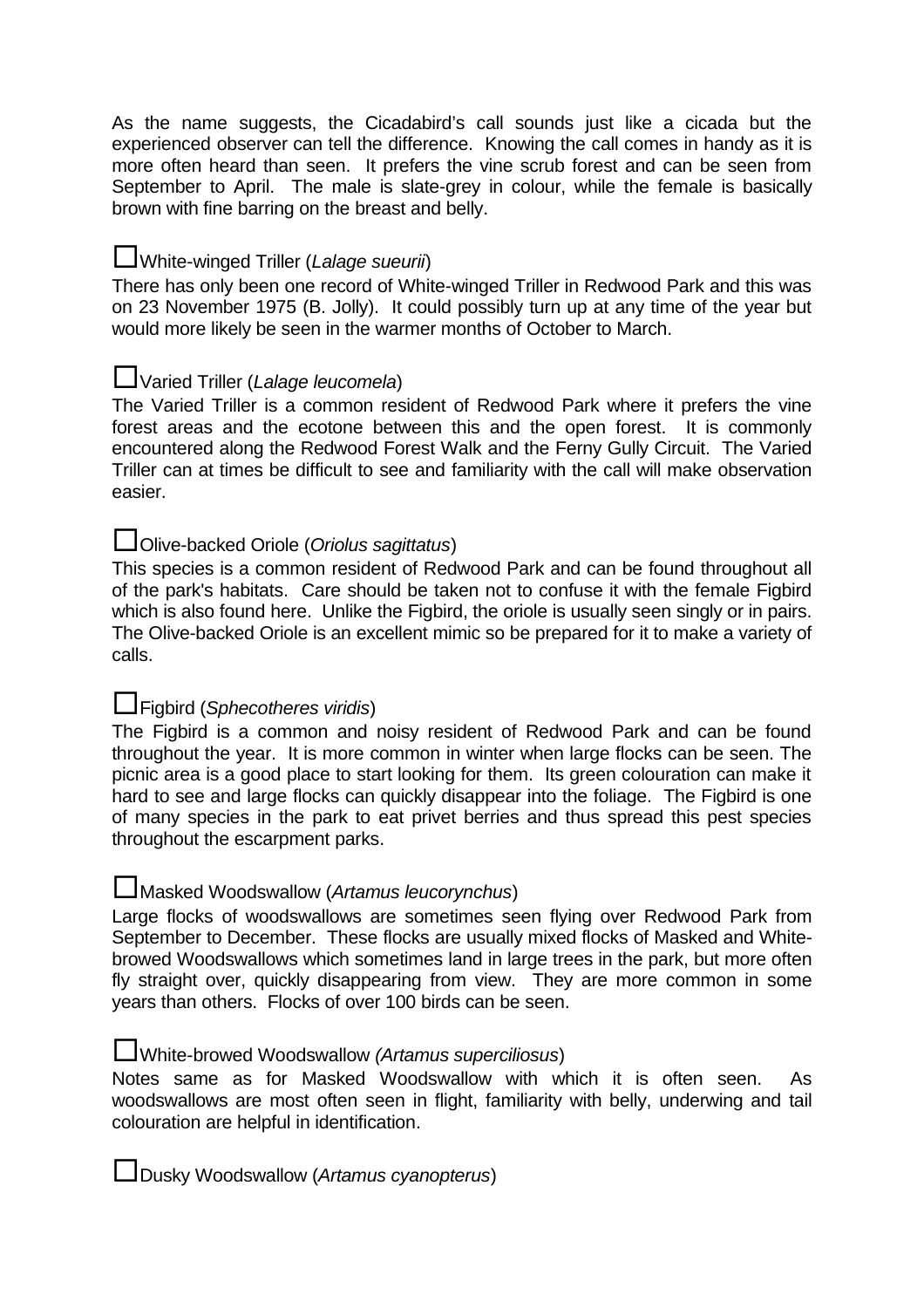This woodswallow regularly visits Redwood Park in small numbers where it is most often observed around the picnic area and nearby along the Grass Tree Track. Although it can be seen throughout the year it can also be a long time between sightings. Look for the white bar on the leading edge of the wing (visible in flight and when perched) to help identify this species from the similar Little Woodswallow (Artamus minor).

## Grey Butcherbird (Cracticus torquatus)

The Grey Butcherbird is rarely seen in Redwood Park and then is probably only a bird of the periphery. It may turn up at any time of the year and is more likely to be seen at the lower entrance to the park off the Warrego Highway. Most records date back to the late 1970's ( B. Jolly) although there is a record on 29 December 1990 (L. Beaton).

## **L** Pied Butcherbird (Cracticus nigrogulasis)

The Pied Butcherbird is basically a species found only around the periphery of Redwood Park. It is not often seen in the park but is occasionally observed in the south-east corner of the park near the Warrego Highway and along the Bridle Trail. It may be seen in any month of the year.

## Australian Magpie (Gymnorhina tibicen)

Like the Pied Butcherbird the Australian Magpie is basically a bird found only on the park's edges. Several observations have been made near the bottom entrance off the Warrego Highway. It may turn up at any time of the year.

## **L**Pied Currawong (Strepera graculina)

The Pied Currawong is a common resident of Redwood Park favouring the more open country. However, it can at times be found anywhere in the park. It is found throughout the year and is particularly vocal in autumn and early winter. This species is one of many responsible for the spread of privet along the escarpment. It is often observed along the Grass Tree Track where it is usually seen in small flocks.

## **Paradise Riflebird (Ptiloris paradiseus) Potentially Vulnerable**

There are only historical records of Paradise Riflebird in Redwood Park. To my knowledge there have been no verified sightings for at least the past 20 years. (Ann Shore personal communication).

## Australian Raven (Corvus coronoides)

The vast majority of records of Australian Raven in Redwood Park are certainly incorrect. There have been no recent reported sightings. To my knowledge the only properly documented sightings relate back to the mid and late 1970's. May turn up at any time of the year ( B. Jolly).

#### **L**Torresian Crow (Corvus orru)

The Torresian Crow is a common resident of Redwood Park where it is more often seen in open country. It is frequently seen from the Grass Tree Track and feeding on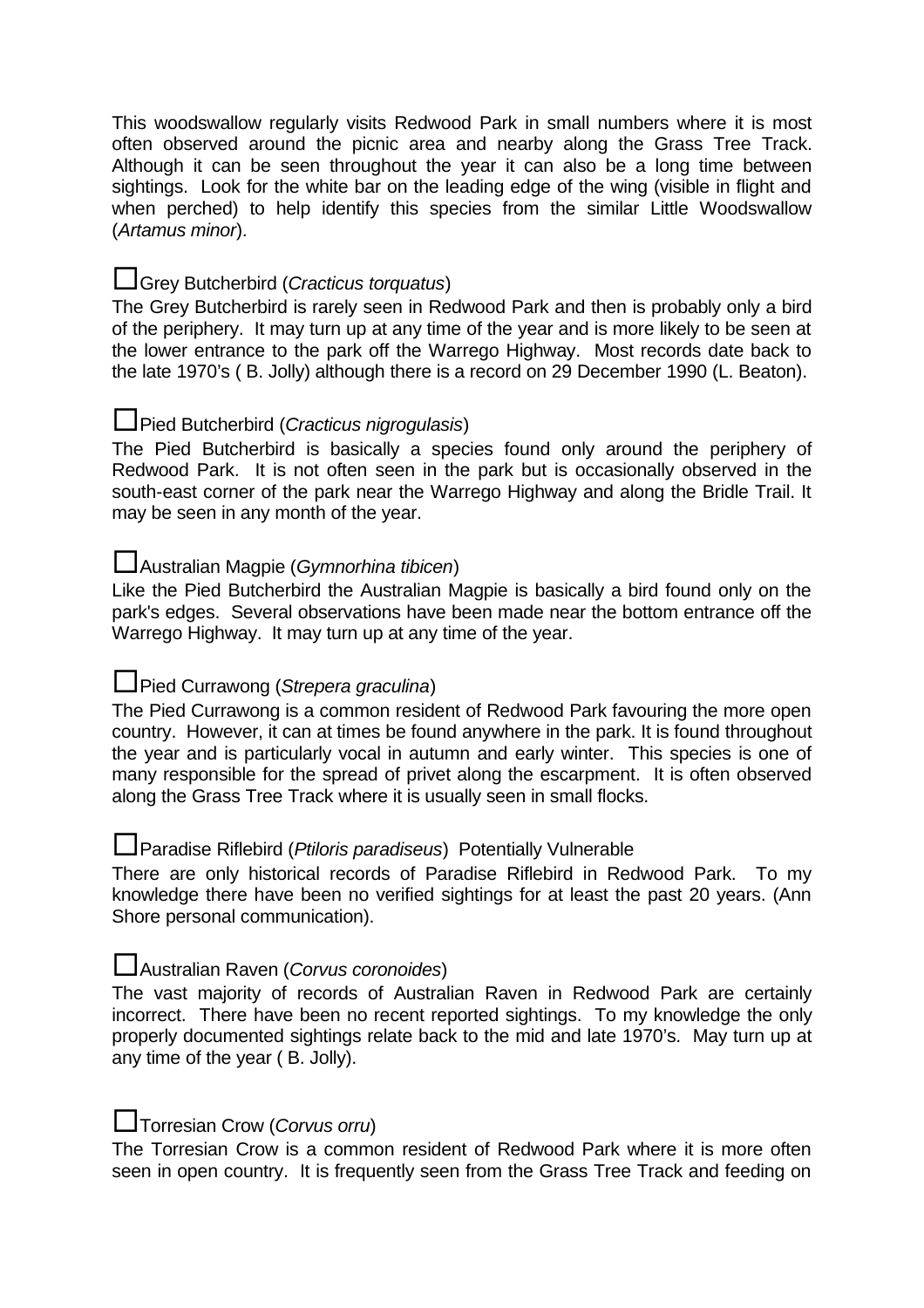the roadside adjacent to the park where litter and spilt grain are found. The call can at times finish with a rattling note and care should be taken not to confuse it with the Australian Raven.

## **L**Green Catbird (Ailuroedus crassirostris)

There are only historical records of Green Catbird in Redwood Park. To my knowledge there have been no verified sightings for at least the past 20 years. (Ann Shore personal communication).

## Regent Bowerbird (Sericulus chrysocephalus)

Perhaps the most striking bird to be seen in the park, the Regent Bowerbird can be found throughout the park in all months of the year. It is often seen flying across the Grass Tree Track near the picnic area, but is just as commonly seen along the Redwood Forest Walk where bowers are sometimes found. When the large fig trees are in fruit is a good time to look for them. Males are black and gold while the females and immatures are a mottled brown.

## Satin Bowerbird (Ptilonorhynchus violaceus)

An uncommon species in the park, the Satin Bowerbird can be found throughout the year. Like the Regent Bowerbird there is sexual dimorphism with the male being the brighter of the two. This, the larger of the two bowerbirds being found in the park, is sometimes seen near the picnic area and along Gatton Creek near the junction of the Grass Tree Track and the Redwood Forest Walk.

## **L**House Sparrow (*Passer domesticus*) Introduced Species

There have only been several recorded sightings of the House Sparrow in Redwood Park, these all being near the southern end of the Bridle Trail (M. Atzeni). It is basically only a bird of the periphery with there being no recent sightings. It could possibly turn up at any time of the year.

#### Double-barred Finch (Taeniopygia bichenovii)

Moderately common in the upper section of the park especially along the Bridle Trail, the Double-barred Finch is present throughout the year. It is seen in small flocks usually close to the ground often in association with other small birds.

## Red-browed Finch (Neochmia temporalis)

The Red-browed Finch is a common resident of the park and can be found in all the park's habitats. It feeds on, or near to the ground and some of its favourite spots in the park are along Gatton Creek and in the lantana thickets of the Ferny Gully Circuit. Like the Double-barred Finch it is often seen in association with other birds.

#### **L**Mistletoebird (*Dicaeum hirundinaceum*)

This beautiful little bird is a common resident of Redwood Park. It is, however, often overlooked as it spends most of its time high up in the trees hidden from view. As the name suggests, it feeds on mistletoe. A good place to observe this species is along the Grass Tree Track. It has a loud, musical call.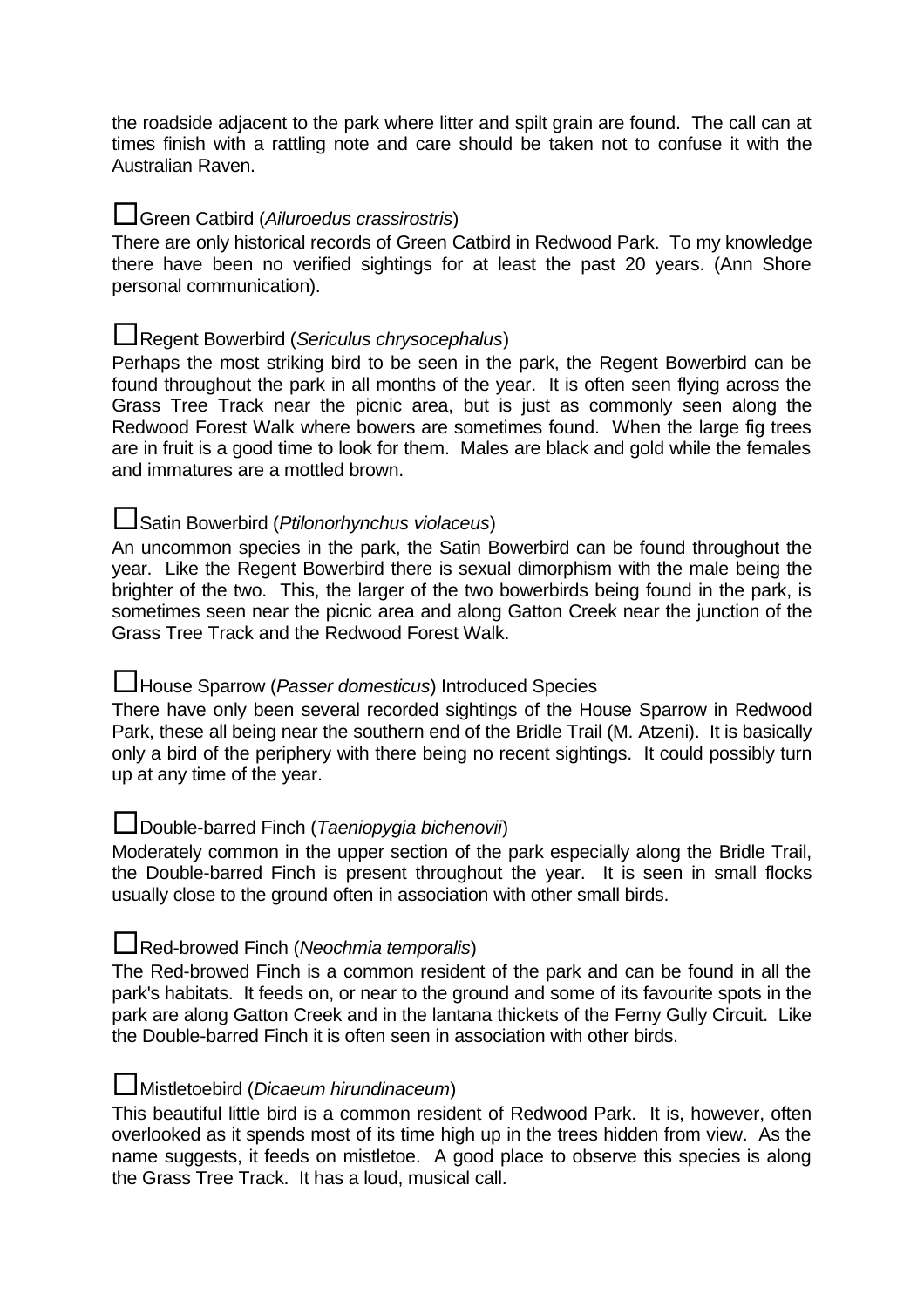## White-backed Swallow (Cheramoeca leucosternus)

There has only been one recorded sighting of the White-backed Swallow in Redwood Park and this was in October 1979 (M. Atzeni). On this occasion it was seen near the southern end of the Bridle Trail. It could possibly be seen flying over the park at any time of the year.

## Silvereye (Zosterops lateralis)

The Silvereye is one of the more common species to be found in the park. It is found throughout the year and in a variety of habitats, prefering the ecotone between open forest and vine forest. It is commonly seen along the Grass Tree Track, the Bridle Trail, and near the junction of the Redwood Forest Walk and the Ferny Gully Circuit. A noisy bird it feeds in small flocks often associated with other small birds.

## Bassian Thrush (Zoothera lanulata)

Little is known of the movements of the Bassian Thrush within the park. It may or may not be resident. Sightings to date have only occurred during the summer months. It is a very shy and rare bird within the park. Breeding has been recorded on several occasions. The bird can sometimes be seen where the Redwood Forest Walk crosses Gatton Creek and in the thick privet areas of the north-west section of the Redwood Forest Walk.

L Common Starling (Sturnus vulgaris) Introduced Species

Incidental sightings only. Occasionally starlings are seen flying over the edges of the park. May be seen throughout the year.

LGommon Myna (Acridotheres tristis) Introduced Species

Incidental sightings only. Occasionally mynas are seen flying over the edges of the park. May be seen throughout the year.

## Additional Bird Species

- 1. Pacific Black Duck flying over
- 2. White-throated Honeveater
- 3. Australian Pelican flying over\_\_\_\_\_\_\_\_\_\_\_\_\_\_\_\_
- 4. White-bellied Sea-Eagle immature flying over\_\_\_
- 5. Wompoo Fruit-Pigeon one recorded in fig tree
- 6. Cattle Egret flying over
- 7.\_\_\_\_\_\_\_\_\_\_\_\_\_\_\_\_\_\_\_\_\_\_\_\_\_\_\_\_\_\_\_\_\_\_\_\_\_\_\_\_
- 8.\_\_\_\_\_\_\_\_\_\_\_\_\_\_\_\_\_\_\_\_\_\_\_\_\_\_\_\_\_\_\_\_\_\_\_\_\_\_\_\_  $9.$
- $10.$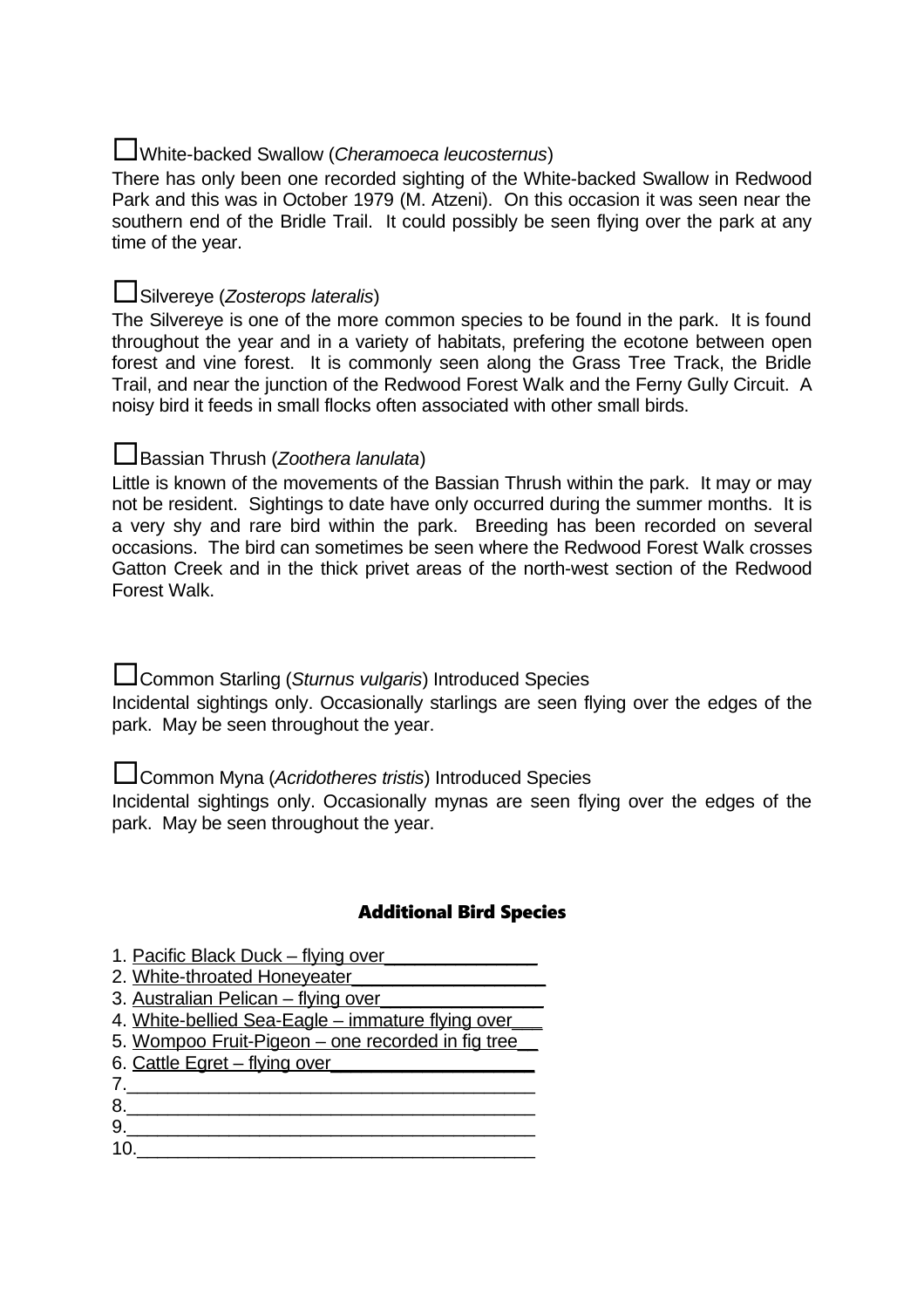#### Appendix 1. Mammals of Redwood Park

Short-beaked Echidna (Tachyglossus aculeatus) Yellow-footed Antechinus (Antechinus flavipes) Northern Brown Bandicoot (Isoodon macrourus) Long-nosed Bandicoot (Perameles nasuta) Koala (Phascolarctos cinereus) Common Brushtail Possum (Trichosurus vulpecula) Mountain Brushtail Possum (Trichosurus caninus) Potentially Vulnerable Sugar Glider (Petaurus breviceps) R. Hobson. Squirrel Glider (Petaurus norfolcensis) Potentially Vulnerable Common Ringtail Possum (Pseudocheirus peregrinus) Red-necked Wallaby (Macropus rufogriseus) Swamp Wallaby (Wallabia bicolor) Fawn-footed Melomys (Melomys cervinipes) Potentially Vulnerable House Mouse (Mus musculus) Black Rat (Rattus rattus) Grey-headed Flying-fox (Pteropus poliocephalus) White-striped Mastiff-bat (Nyctinomus australis) Gould's Long-eared Bat (Nyctophilus gouldi) Nature Search Dingo (Canis familiaris) Fox (Vulpes vulpes) Domestic (Feral) Cat (Felis catus) Brown Hare (Lepus capensis)

#### Appendix 2.Amphibians and Reptiles or Redwood Park.

Brown-striped Frog (Limnodynastes peronii) Great Barred Frog (Mixophyes fasciolatus) Cane Toad (Bufo marinus)

Common Scaly-foot (Pygopus lepidopodus) R. Hobson. Eastern Water Dragon (Physignathus lesueurii) Bearded Dragon (Pogona barbata) Lace Monitor (Varanus varius) Scute-snouted Calyptotis (Calyptotis scutirostrum) Cunningham's Skink (Egernia cunninghami) Eastern Water Skink (Eulamprus quoyii) Major Skink (Egernia frerei) Pink-tongued Skink (Hemisphaeriodon gerrardii) Tree-base Litter-skink (Lygisaurus foliorum) Eastern Striped Skink (Ctenotus robustus) Eastern Blue-tongued Lizard (Tiliqua scincoides)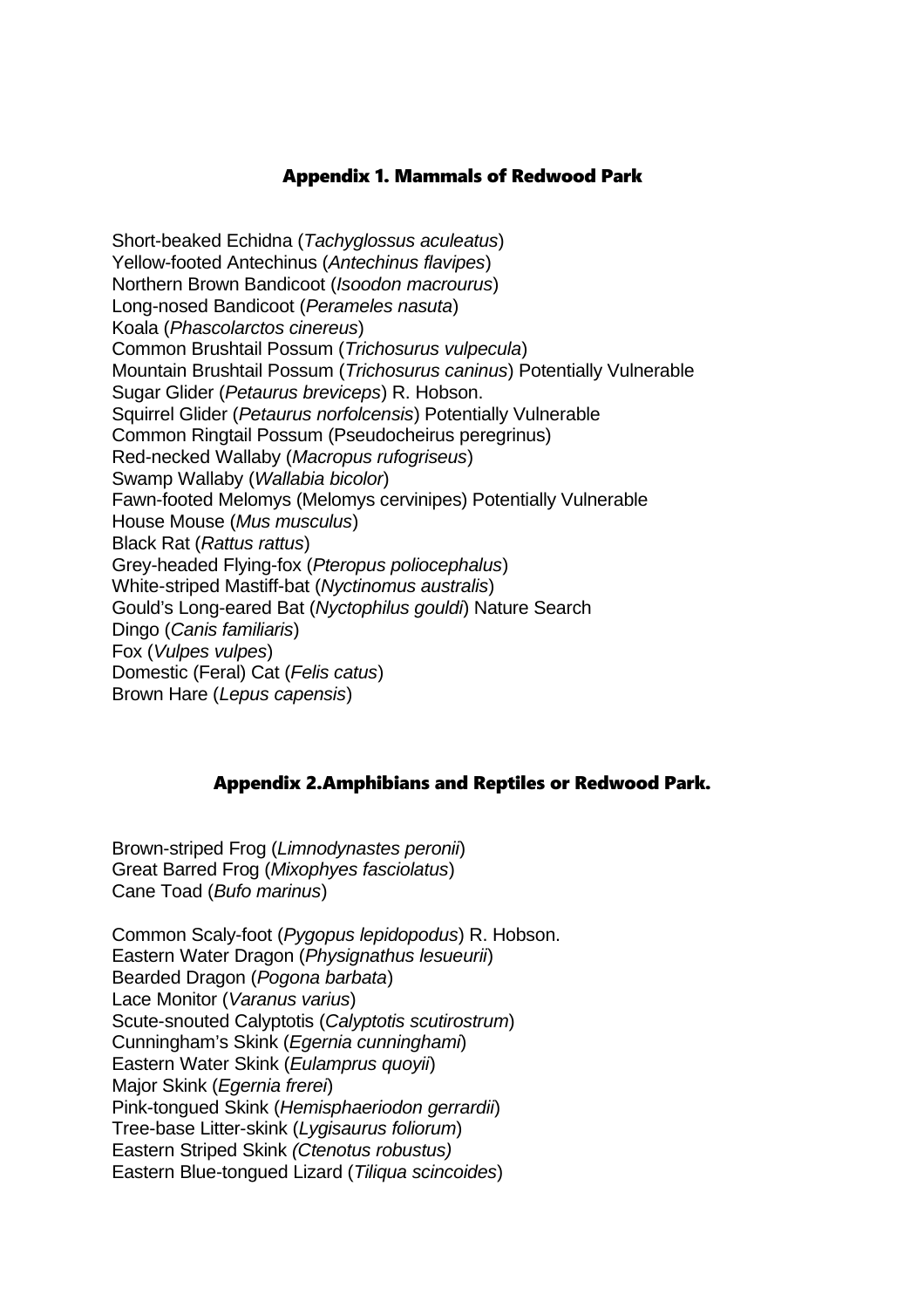Blind Snake sp. (Ramphotyphlops sp.) Carpet Python (Morelia spilota) Common Tree Snake (Dendrelaphis punctulata) Yellow-faced Whip Snake (Demansia psammophis) Red-bellied Black Snake (Pseudechis porphyriacus) Eastern Brown Snake (Pseudonaja textilis) Eastern Small-eyed Snake (Rhinoplocephalus nigrescens)

#### REFERENCES

Christidis, L. & Boles, W.E. 1994. The Taxonomy and Species of Birds of Australia and its Territories. Royal Australasian Ornithologists Union Monograph 2. Melbourne : RAOU.

Ehmann, H. 1992. Encyclopedia of Australian Animals - Reptiles. Pymble: Collins, Angus & Robertson.

Kennedy, M.1990. Australia's Endangered Species. Brookvale: Simon & Schuster.

Pizzey, G. 1980. A Field Guide to the Birds of Australia. Sydney: Collins.

Simpson, K. & Day, N. 1996. Field Guide to the Birds of Australia. Ringwood: Penguin Books.

Slater, P. Slater, P. & Slater, R. 1995. The Slater Field Guide to Australian Birds. Dee Why West: Rigby.

Strahan, R. 1992. Encyclopedia of Australian Animals - Mammals. Pymble: Collins, Angus & Robertson.

Tyler, M. J. 1992. Encyclopedia of Australian Animals - Frogs. Pymble: Collins, Angus & Robertson.

#### Acknowledgments

I would like to give special thanks to Michael Atzeni, Michael Mathieson and Kath Watson for all the helpful comments they made on the book. I would like to thank Michael Atzeni for allowing me access to his records and Lesley Beaton, Bill Jolly, Rod Hobson and Ann Shore for the records they supplied. I would also like to thank Flora McKenzie for her help with plant identifications and Terry Reis for donating his time to draw the owl on the cover.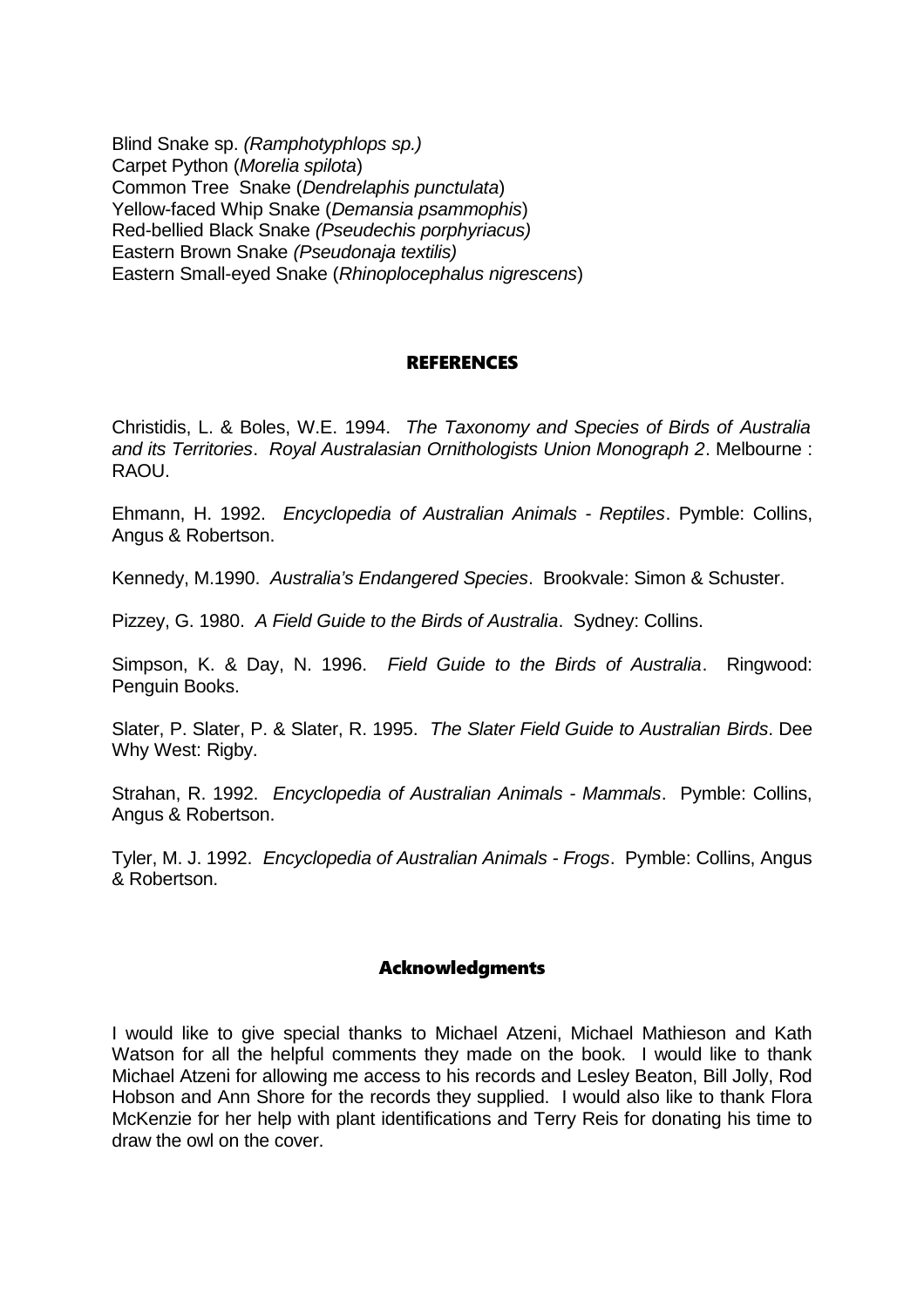Patrick John McConnell Biology Department Faculty of Sciences University of Southern Queensland Toowoomba 4350.

Cover drawing by Terry Reis.

# THE BIRDS OF REDWOOD PARK TOOWOOMBA

## AN ANNOTATED CHECKLIST